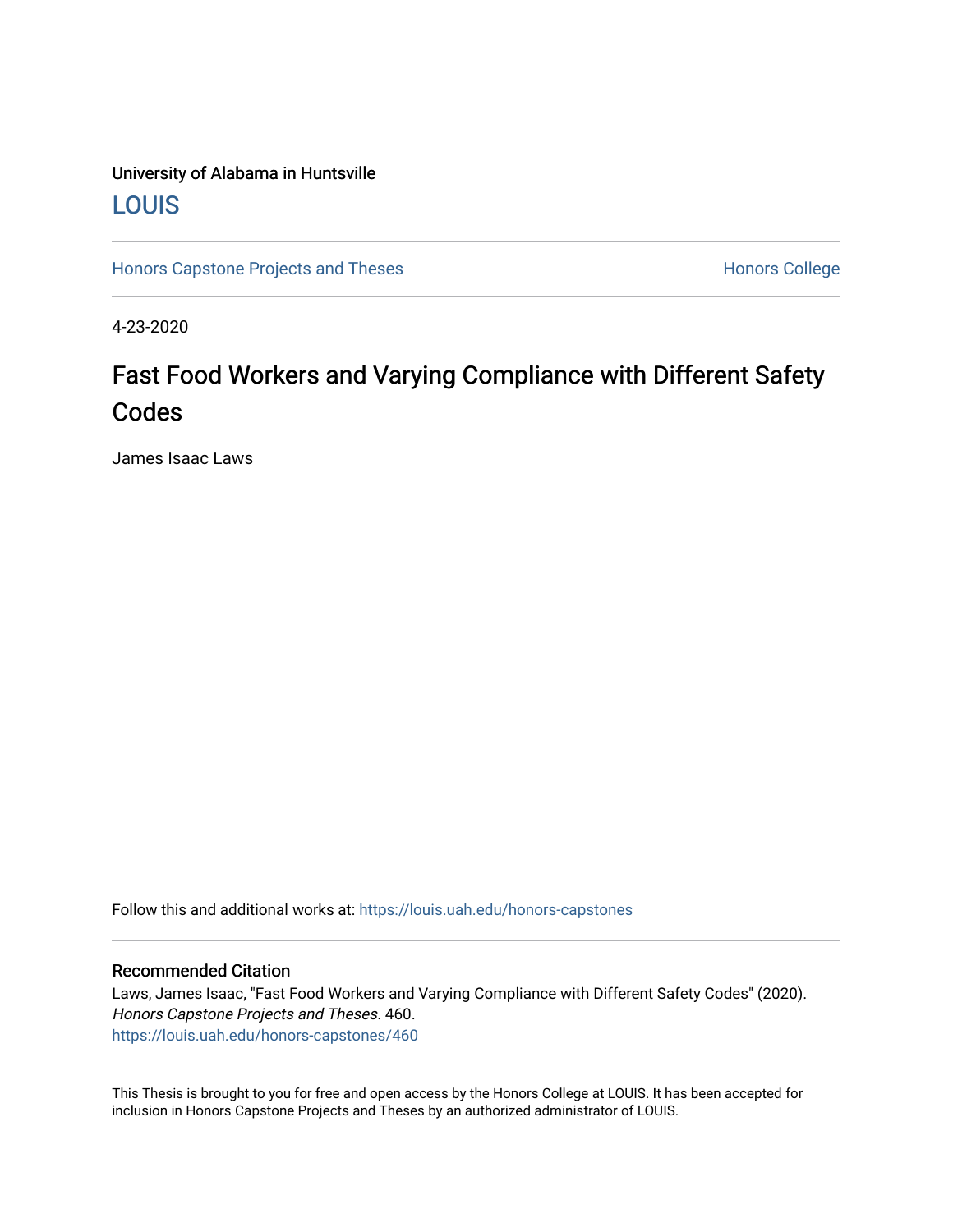# **Fast Food Workers and Varying Compliance with Different Safety Codes**

**by**

### **James Isaac Laws**

#### **An Honors Capstone**

**submitted in partial fulfillment of the requirements** 

**for the Honors Diploma**

**to** 

**The Honors College** 

**of** 

**The University of Alabama in Huntsville**

#### **4/23/2020**

**Honors Capstone Director: Dr. Jennifer Sims**

**Assistant Professor of Sociology**

| Student             | Date |  |
|---------------------|------|--|
|                     |      |  |
|                     |      |  |
| Director            | Date |  |
|                     |      |  |
|                     |      |  |
| Department Chair    | Date |  |
|                     |      |  |
|                     |      |  |
| Honors College Dean | Date |  |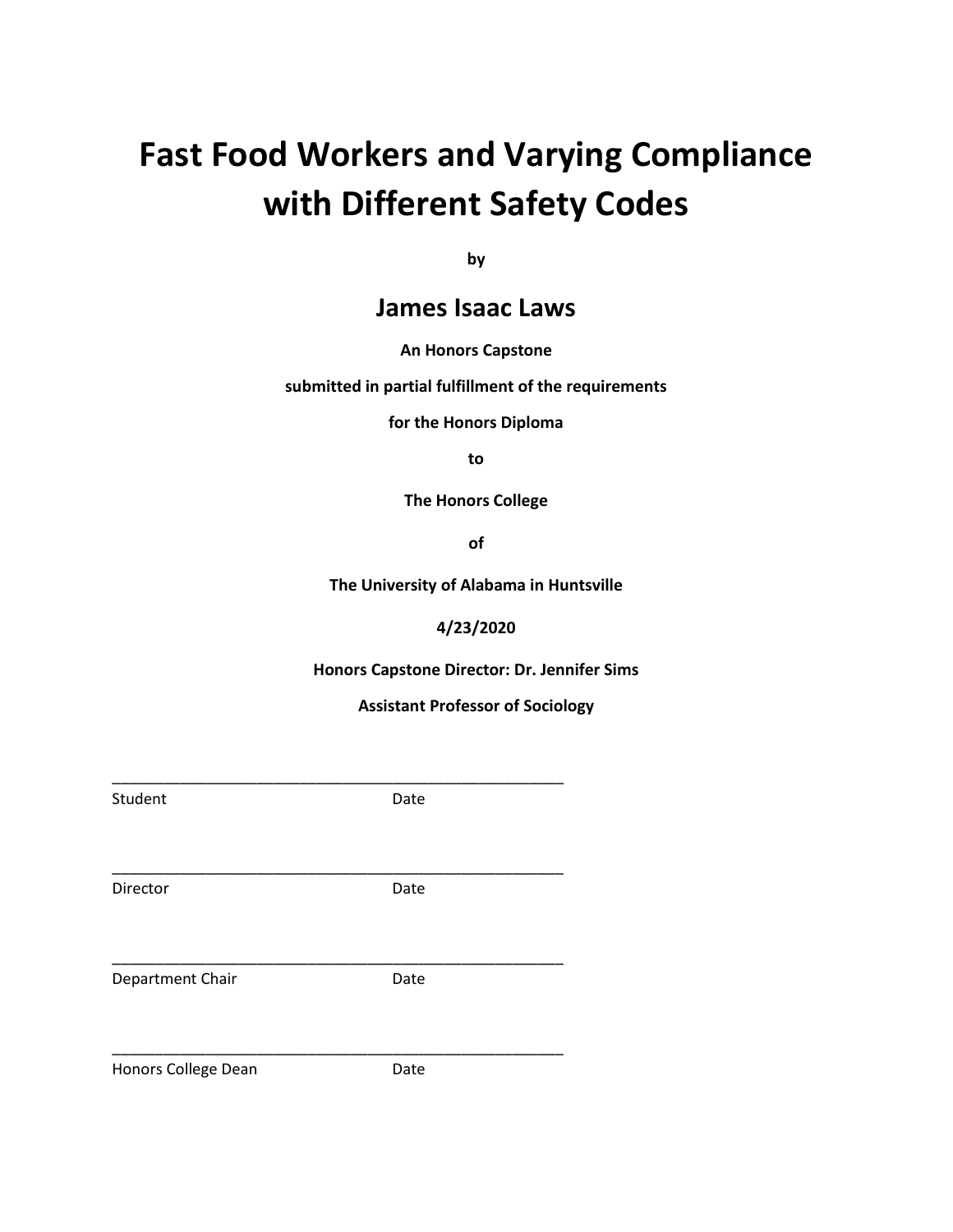#### **Introduction**

"Occasionally, people would become too comfortable with their own knowledge and experience and feel that they did not need to follow all safety procedures...", an anonymous fast food employee wrote. "There are very rarely any consequences to violating safety procedures, unless upper management sees it in action. Even then, it is usually just a verbal warning. If a person is hurt while violating safety procedures however, it is cause for immediate termination." This worker's testimony illustrates a common experience of practicing safety in the fast food work environment. Talk of safety is common but following safety procedures is arguably more important. Injuries that can result from actions such as not unplugging a machine before cleaning can lead to lost income, medical bills, and, as expressed by this anonymous employee, even termination. A knowledge of the reasons why employees are noncompliant with certain safety rules could help lead to better ways of bringing more compliance with safety and, therefore, protecting employees from harm. This research project focuses on two specific types of safety violations, personal protective equipment violations and machine guarding violations. Through surveying fast food employees, we analyzed how often they occur between each other, and what potential different reasons prompt employees to violate one and not the other.

#### Literature Review

In Alabama, 36,500 injuries and illnesses were recorded within the private industry in just 2018, the overwhelming majority (34,800) being injuries (United States Department of Labor 2020). That is approximately 95 potentially preventable injuries every day across the state. This makes work health safety (WHS) an important element to everyone in the workplace. It's also important to the employers' bottom line, as businesses where both employees and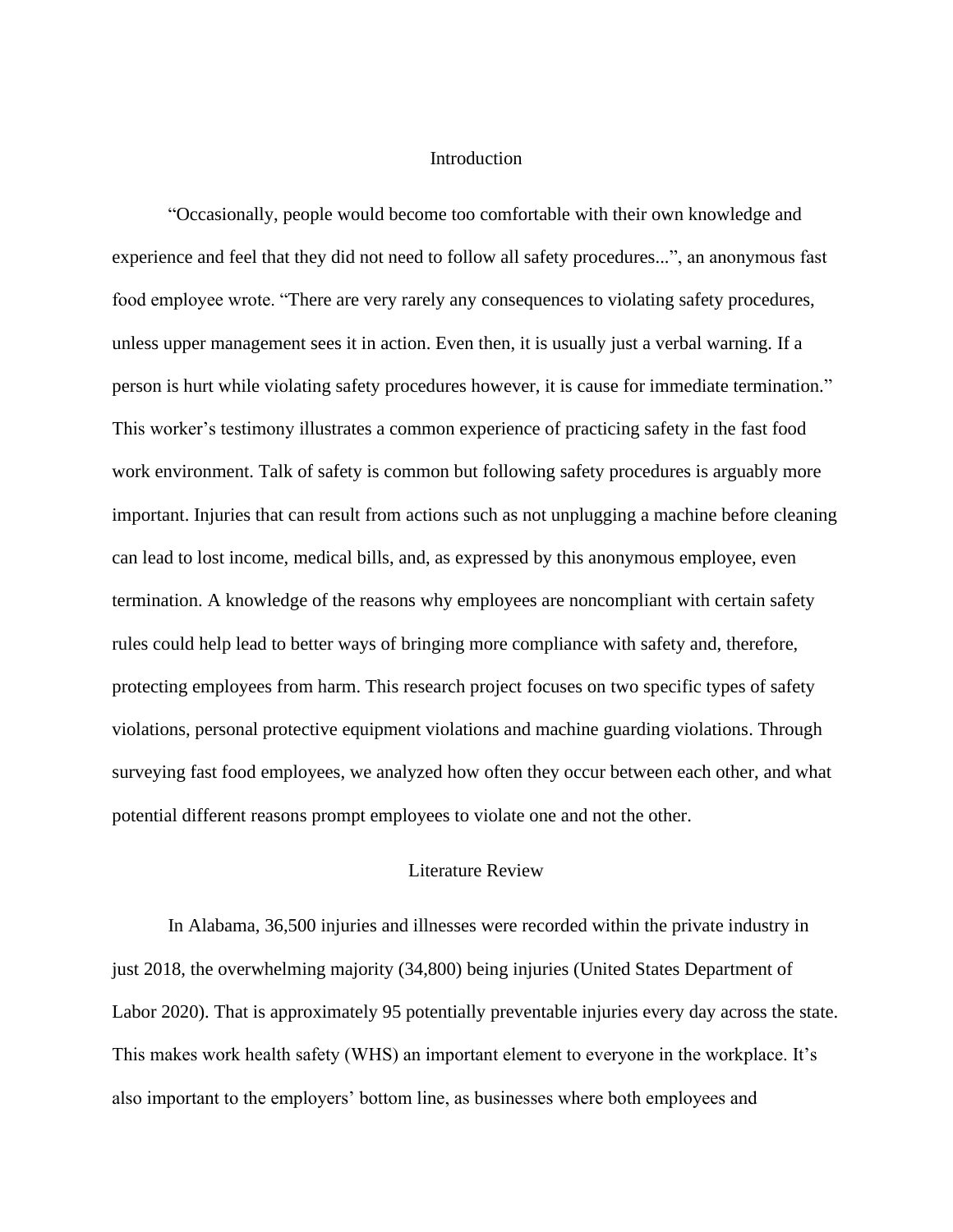management regard safety as a top priority tend to have better financial performance (Hajmohammad and Vachon 2014). Labor laws defining and setting occupational safety standards emerged in the  $20<sup>th</sup>$  century, which was vital in alleviating health inequities for both the worker and the population (Gaydos et al. 2011). Corporate policies regarding safety are informed and enforced by regulatory agencies like the Occupational Health and Safety Administration (OSHA) and state laws (Blair and Knight 2013). WHS is also influenced by nonstate actors such as unions, insurance companies, WHS consultants, industry and professional associations, and providers of the education and training for employees and management (Bluff 2017).

#### *Theories*

In recent years, the responsibility for WHS has been falling more to individual workers than managers or supervisors (Gray 2009). Individual compliance with safety laws and regulations is emphasized under the new lens of employee responsibility for safety. Compliance can be defined in multiple ways, such as self-regulation, "the sense of willingness, capacity, and arrangements to sustain ongoing preventative action", or as substantive compliance, where compliance is regulatory goals of minimizing or eliminating risk (Bluff 2017, p. 620). Noncompliance with safety standards is a health and safety violation framed as a worker's failure to act and behave safely (Gray 2009). Since studies have shown that majority of workers are knowledgeable about occupational safety hazards or have been trained to act safely (Tucker and Turner 2013, Lewko, Tremblay, Staley, & Volpe 2010), much focus has been put on the reasons for following and not following safety procedure.

There have been several theories and explanations proposed to explain workplace compliance and noncompliance with safety rules (Hajmohammad & Vachon 2014, Hofmann,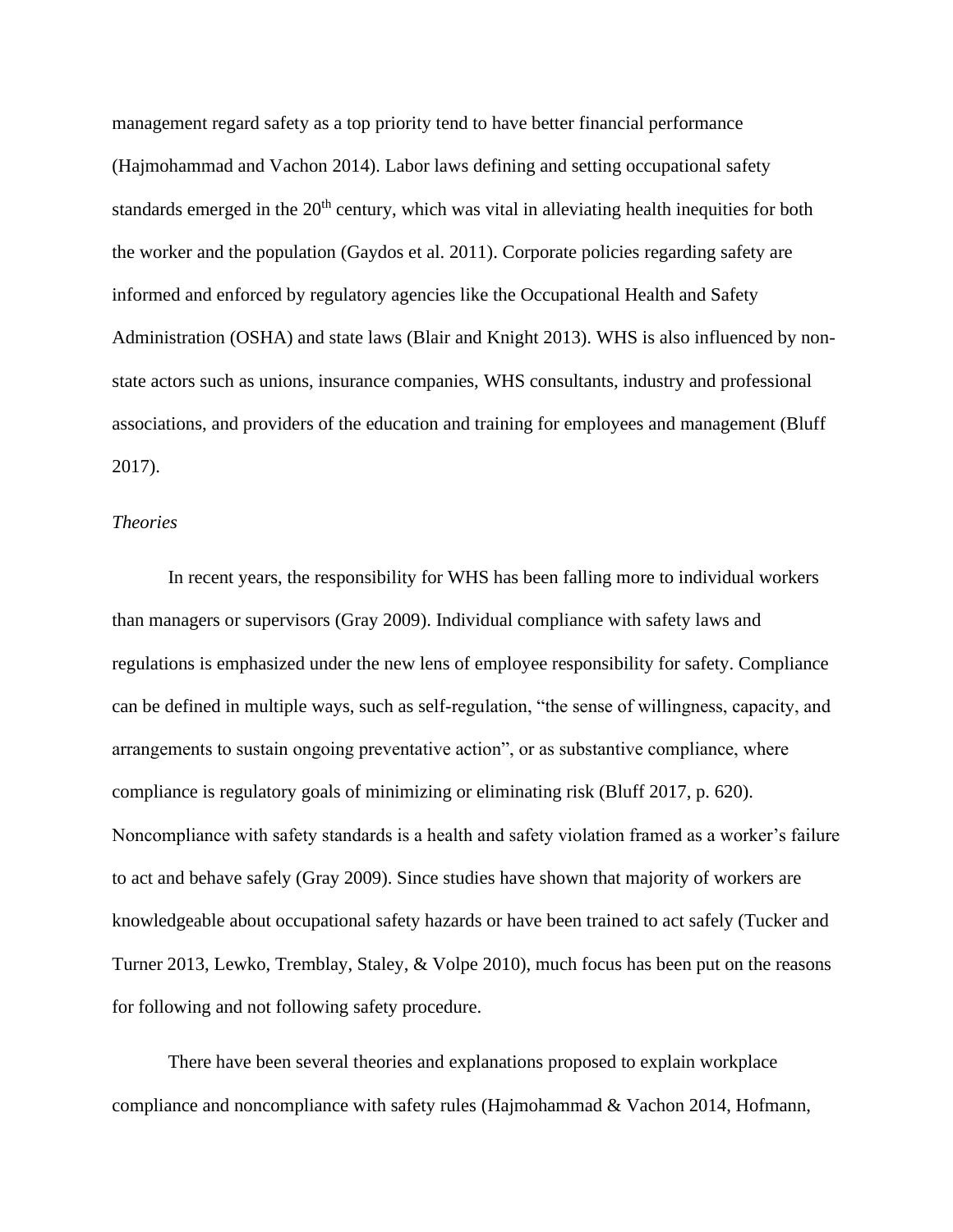Morgeson, & Gerras 2003, Parker, Axtell, & Turner 2001, Tucker, Chmiel, Turner, Hershcovis, & Stride 2008, Hofmann and Stetzer 1996, Clarke and Ward 2006, Blair and Knight 2013). Organizational support theory posits that employees comply with safety, health, and other rules through an obligation to the organization itself because of the "profitable treatment" they receive; compliant employees care about the business's success, so the employees care about safety (Hajmohammad & Vachon 2014). Inversely, employees who do not care about the company's success would have no obligation to follow safety standards. Organizational support theory is based on the idea of organizational commitment. This is the degree an employee identifies with and is emotionally attached to the organization that employs them (Parker, Axtell, & Turner 2001).

Organizational support theory is similar to leader-member exchange, where employees wish to return the favor to their leaders with certain behaviors that benefit the supervisors and others at the work setting (Hofmann, Morgeson, & Gerras 2003). This is based in social exchange theory, where subordinates have a perceived obligation to reciprocate to maintain the high-quality relationship (Tucker, Chmiel, Turner, Hershcovis, & Stride 2008). Instead of organizational commitment, the compliance to safety rules and standards comes from a wish to support the individual co-workers and leaders. Having a high-quality relationship with the leader prompts the employee to broaden his or her role beyond the job description and to actively engage in workplace safety (Hofmann, Morgeson, & Gerras 2003). Those with low quality relationships with leaders then would not necessarily broaden their role towards caring about safety.

The employees' role could also be negatively affected by inadequate time, training, or resources in the workplace, which is associated with engaging in more unsafe actions (Hofmann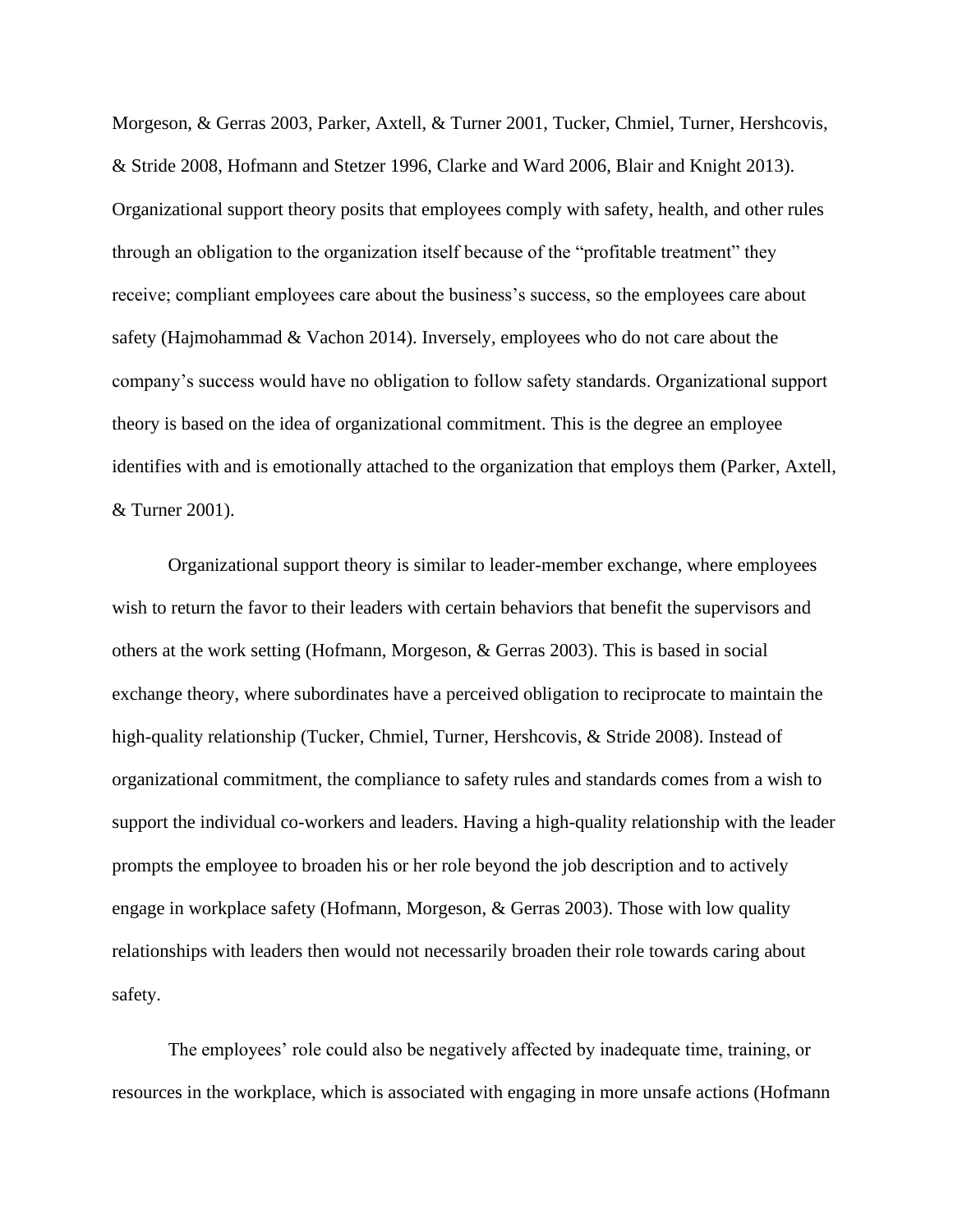and Stetzer 1996). If leaders in the workplace do not provide enough of these to their employees, employees will not have the ability or knowhow to follow WHS regulation. One study suggests that logical arguments and factual evidence used by leaders to persuade employees to perform work safety has a direct influence on safety participation from employees, alongside allowing employees to take part in the decision-making processes of the job indirectly improves participation in safety (Clarke and Ward 2006). Workplaces with less safety violations, then, may be due to the use of certain leadership tactics. These theories and studies suggest leaders in organizations have a great deal of influence on the safety behavior of their employees, but they do not take into account the agency individual workers have when making decisions.

As workers are continually being positioned as the ones responsible for workplace safety, it is important to recognize the everyday decisions they make regarding WHS. Blair and Knight consider this by taking a cost-benefit analysis approach, writing, "The employee must weigh the personal benefits of noncompliance against the expected costs to select a course of action" (2013, pg. 532). Costs may include potential sanctions, hurting the high-quality relationship between the employee and leader, or potentially hurting the business's success. If the employee has no organizational commitment or relationship quality with the leader is low, then the costs may not weigh as heavily. The decision to comply would rely on the potential benefits for breaking the safety code against whatever sanctions are in place to punish violating safety procedures. Such benefits might include accomplishing work more quickly or more comfortably (Hofmann and Stetzer 1996). The perceived costs will be influenced by how often the enforcers of safety behavior step in. However, unless an accident that results in injury takes place, enforcers often do no take action (Gray 2006). Since such safety violations may not result in frequent accidents, there may be little consequence for most who violate safety procedure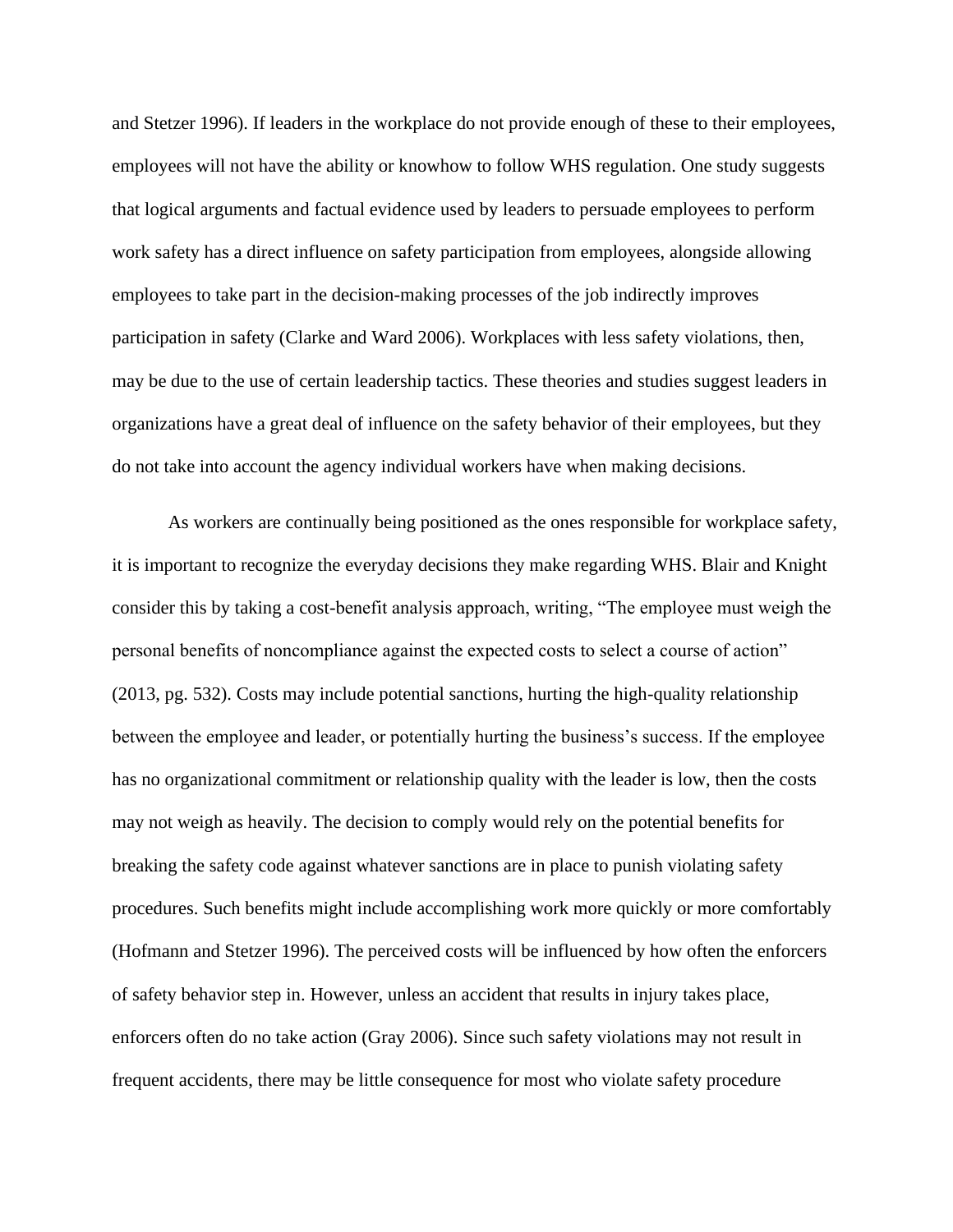(Hofmann and Stetzer 1996). What current research lacks is a study of how employees comply with specific safety procedures differently.

#### *Research Question and Hypothesis*

One of the largest private-sector employers in the United States is the restaurant industry, with over 9.3 million workers nationwide (Gaydos et al. 2011). This abundance of workers makes it preferable to study safety behavior. While Alabama or the United States does not track the specific types of violations in the fast food or restaurant industry, Canada employs a ticketing system for health and safety violations, distinguishing between different types of violations (Gray 2009). This data demonstrates that certain types of violations are more ticketed than others, either through frequency of the act, frequency of write-ups for certain noncompliant behavior, or a combination of the two. The two most ticketed violations are for failure to properly utilize personal protective equipment (PPE) or failure to comply with machine guarding procedures; these comprise 23.3% and 20% of ticketed violations respectively (Gray 2009). It is worth noting that this totals only 13 tickets, so exact rates of occurrence are unknown. OSHA defines PPE as worn equipment used to minimize exposure to workplace hazards and machine guarding as safeguarding any part, function, or process of a machine that may cause injury (United States Department of Labor n.d. a, b). In a restaurant or fast food context, PPE and machine guarding violations may include not using guards on slicing, grinding, and food processing machines or forgoing wearing oven mitts and long-sleeved shirts in order to avoid hazards such as burns, slips, cuts, and more (Gaydos et al., 2011). Data obtained from over five hundred workers in Ontario shows that over 90% of workers have had some training regarding safety (Lewko, Tremblay, Staley, & Volpe 2010). The data would indicate that the safety violations recorded are not due to employees being ignorant of the law. Looking to Blair and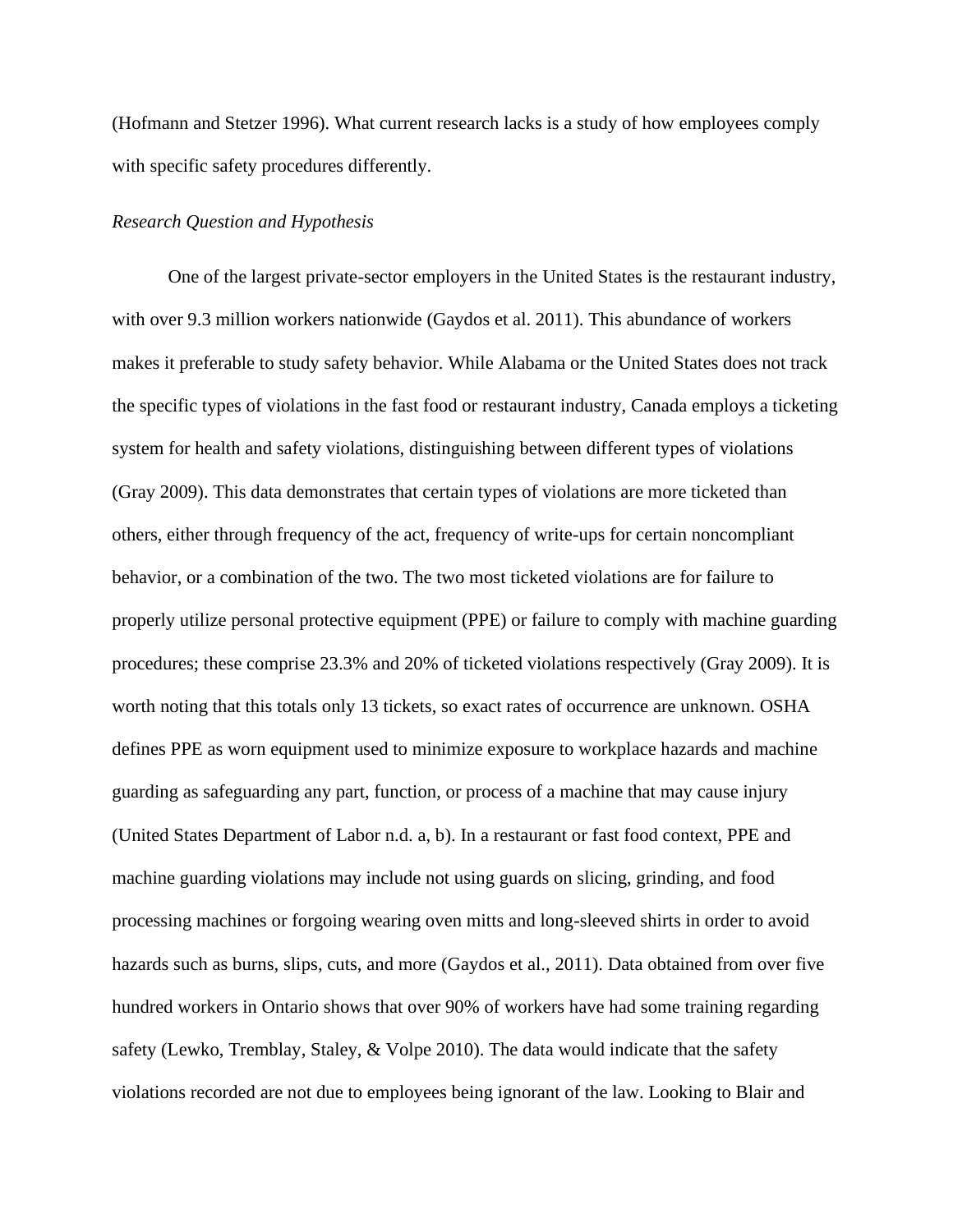Knight's theory, the reason for the differing compliance with PPE and machine guarding compared to other forms of safety procedure may be due to employees believing the benefits of not wearing protective equipment or safeguarding machinery, (e.g., time saved), outweigh costs of potential injury or punishment. Leaders' influences on time, training, and resources may lead to differences between complying with PPE and machine guarding rules. For instance, if a leader mandates a task be done in a certain amount of time, the employee may decide to take shortcuts. Inadequate safety training could lead to employees making uninformed safety decisions that lead to differing compliance between the two. The lack of study into the reasons for failing to comply with certain safety laws over others and limited information about safety violations in Alabama's fast food industry gives way to a research opportunity. In Alabama's fast food industry, I will investigate if violations of PPE policies and machine guarding rules occur at different rates by surveying a number of fast food employees. I also wish to explore the reasons for why employees think others deviate from safety behavior. Specifically, I will investigate which reasons are the most prominent and influential regarding PPE and machine guarding violations. If the reported violations of PPE and machine guarding rules occur at different frequencies, then the reasons for violating these procedures will differ between PPE and machine guarding violations.

#### Methods

#### *Research Method*

Data was collected via a short cross-sectional survey with participants providing information about observed workplace safety deviance in their most recent fast food job. Surveying was deemed to be the most suitable methodology due to the ill fit of other methods. A content analysis of number of PPE and machine guarding violations across the United States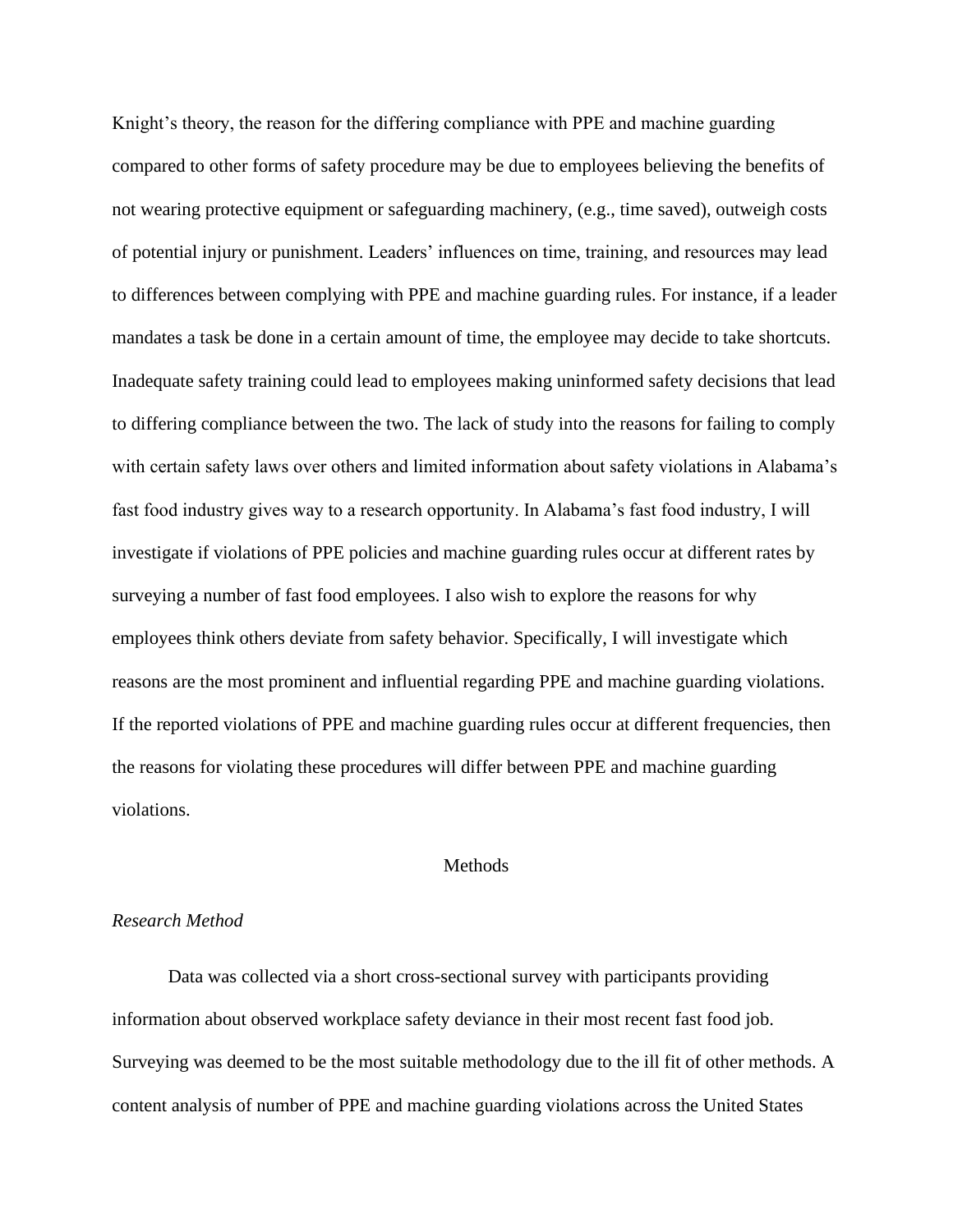would be possible through examining OSHA datasets. Content analysis would provide exact numbers between PPE and machine guarding is various occupations, including the restaurant industry. However, it would only be data regarding citations for failure to comply with OSHA and federal safety law. The number of citations would not necessarily be reflective of the actual amount of times employees were noncompliant with health and safety code, only indicating what method of noncompliance is more easily caught and cited as a violation. Another data collection method considered was interviewing current and previous fast food employees about what they have observed in the workplace. Interviews would allow for more specific data to be collected, such as types of PPE safety noncompliance that occur more or less frequently. Interviewing could also let the interviewees speculate the reasons why certain noncompliance is more frequent than others, based on their own opinions or based on what they have heard from other coworkers and employees. However, interviewing has two major drawbacks. Due to the nature of being face to face conversations, some may be less willing to provide information about the safety patterns they have observed, possibly due to perceptions it may be reflective of their own patterns. While social desirability bias is mitigated through talking about observations, it may crop up more in interviews. Survey methodology provides more anonymity to the responses, asking for no names, ages, genders, or other readily identifiable information. The second issue with interviews is the larger time commitment required for the participants, meaning less would be willing to come. This would result in a lower sample size and therefore a fewer amount of perspectives. The fast food industry is vast, so to get a more accurate view of the rates of violation between machine guarding and PPE would require a larger sample size.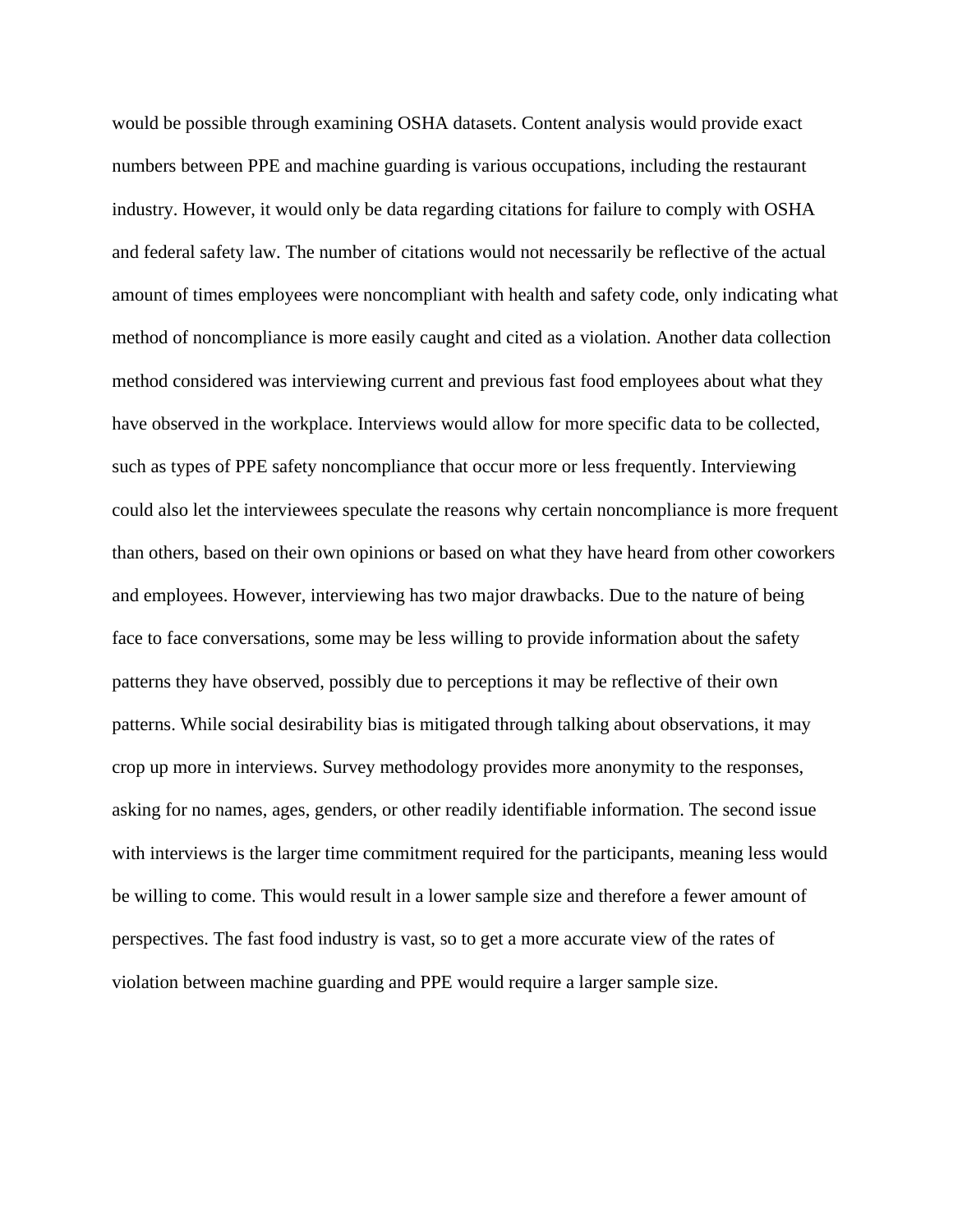#### *Procedure and Sample*

A total of n=35 men and women over the age of 18 completed the survey. Recruitment began with Dr. Berbrier's online Intro to Sociology course for the Spring 2020 semester at the University of Alabama in Huntsville. Every student in the class was sent an email by the professor briefly describing the survey, followed by a link to the online survey. To meet the minimum required sample size of n=30, I implemented snowball sampling methods. The email encouraged the student to forward the link to other students, friends, or coworkers. At the completion of the survey, another message asked the participant to give the survey link to others who have had fast food work experience. One week after, another email was sent to Dr. Steidl's introductory sociology class, also at the University of Alabama in Huntsville, in order to reach a large enough sample to perform statistical analysis. Data collection concluded on March 18, 2020, two weeks after the second email was sent. Based on University statistics, students from these classes are likely aged 18-21 and majority white males. The statistics of these snowballed responses may be much more varied across race, gender, and age, but all participants are required to be 18 to take part in the survey. These other participants may not be students at the University of Alabama in Huntsville either. A few individuals were recruited personally or were asked to give the survey to a friend to help meet the target sample. Convenient sampling and snowballing methodology are biased, and random sampling would be ideal. However, due to a lack of resources, the researcher was unable to obtain random student information within the university or random employee contact information for workers in the fast food industry. There were no incentives given for the completion of the survey.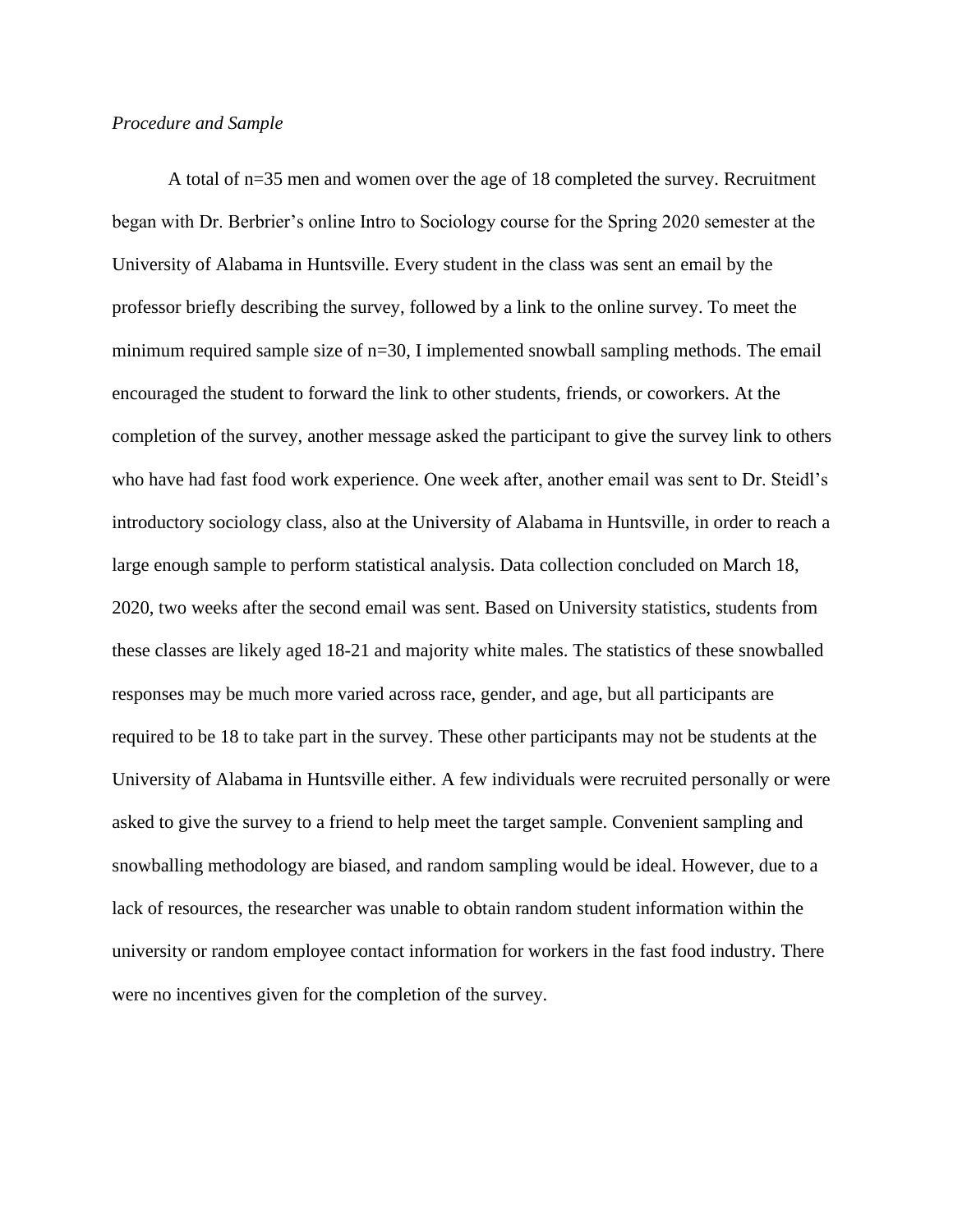#### *Measures*

The test was hosted electronically online on Qualtrics and takes approximately five minutes to complete. Before taking the survey, the participant must read the informed consent form and agree or disagree to take part in the study. The study does not collect any names, email addresses, IP addresses, or usernames, and no identifiable information is collected in the survey. The initial section of questions asks about the participant's fast food work experience. These questions ask about amount of time spent in their most recent fast food job, how long they've been in the industry, if they are currently working in the fast food industry, and if they were in a managerial role. If an individual was currently employed, they may have a different perspective than those who are reminiscing past work experience. They may also be able to more accurately recall workplace violations that have occurred. Additionally, those employed longer would give a fuller picture of the workplace. The next questions' purposes are to inform the participants what PPE and machine guarding refer to with examples, asking if the workplace requires such safety measures. Nearly all restaurants would require this due to US law, so answers other than "Yes" may indicate poor training, uncertainty of the definition, or poor enforcement of WHS code. The next set of questions ask how frequently the participants have observed a coworker or coworkers not utilizing PPE, how frequently they have seen machine guarding violations, and how frequently their employers encourage or enforce proper procedures for PPE and machine guarding. The frequency is measured using a 5-point Likert scale with each frequency relating to the number of times a violation happens on average every week. Those who answer "do not recall" are not included in the analysis. These responses will be used to determine which violation is more frequent among the sample. The questions about the supervisors tie into the leader-member exchange theory. Two questions asked the participant to speculate what they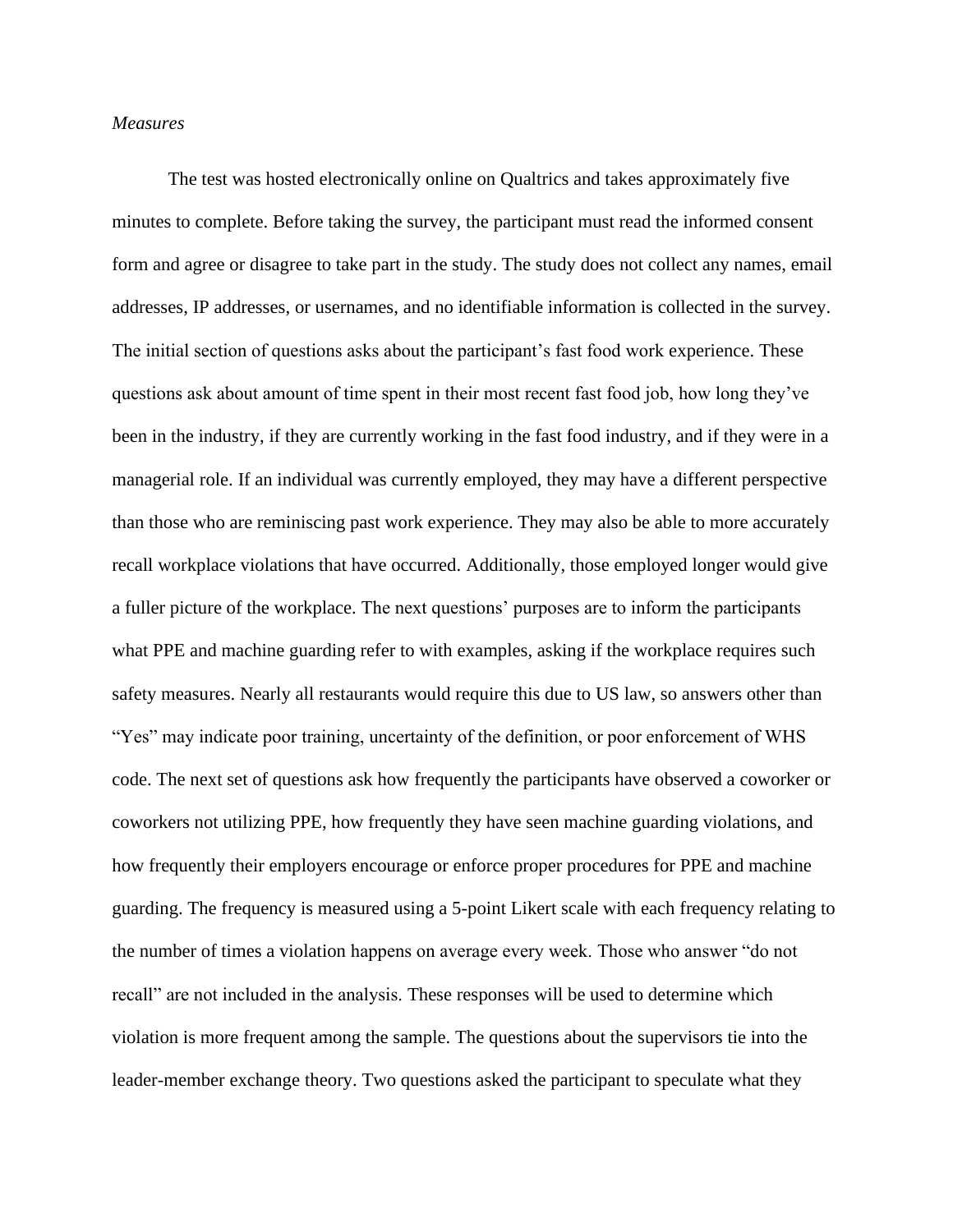think causes employees to violate both machine guarding procedures and utilizing PPE, with the ability to specify a cause. The survey ends with an open-ended question where the participant describes the most recent workplace violation they can recall in their own words. This adds a qualitative element to the survey to allow for a more accurate understanding of the frequency and causes for PPE and machine guarding violations.

#### *Analysis*

Survey data from Qualtrics was analyzed using SPSS and QDA Miner. One sample and two sample t-tests with significance at .05 levels were conducted on quantitative data gathered from the survey using SPSS. Frequencies of data were also compared. Qualitative data from the last question was coded with QDA Miner. The answers provided by the participants were openly coded as the type of violations mentioned, who was responsible for the violation, any consequences mentioned, and the reasons why the violation occurred. These coded violations are not limited to just PPE and machine guarding violations so as to obtain a fuller picture of workplace safety violation patterns. The qualitative data is used to provide richer context to the quantitative data and to gain new insights.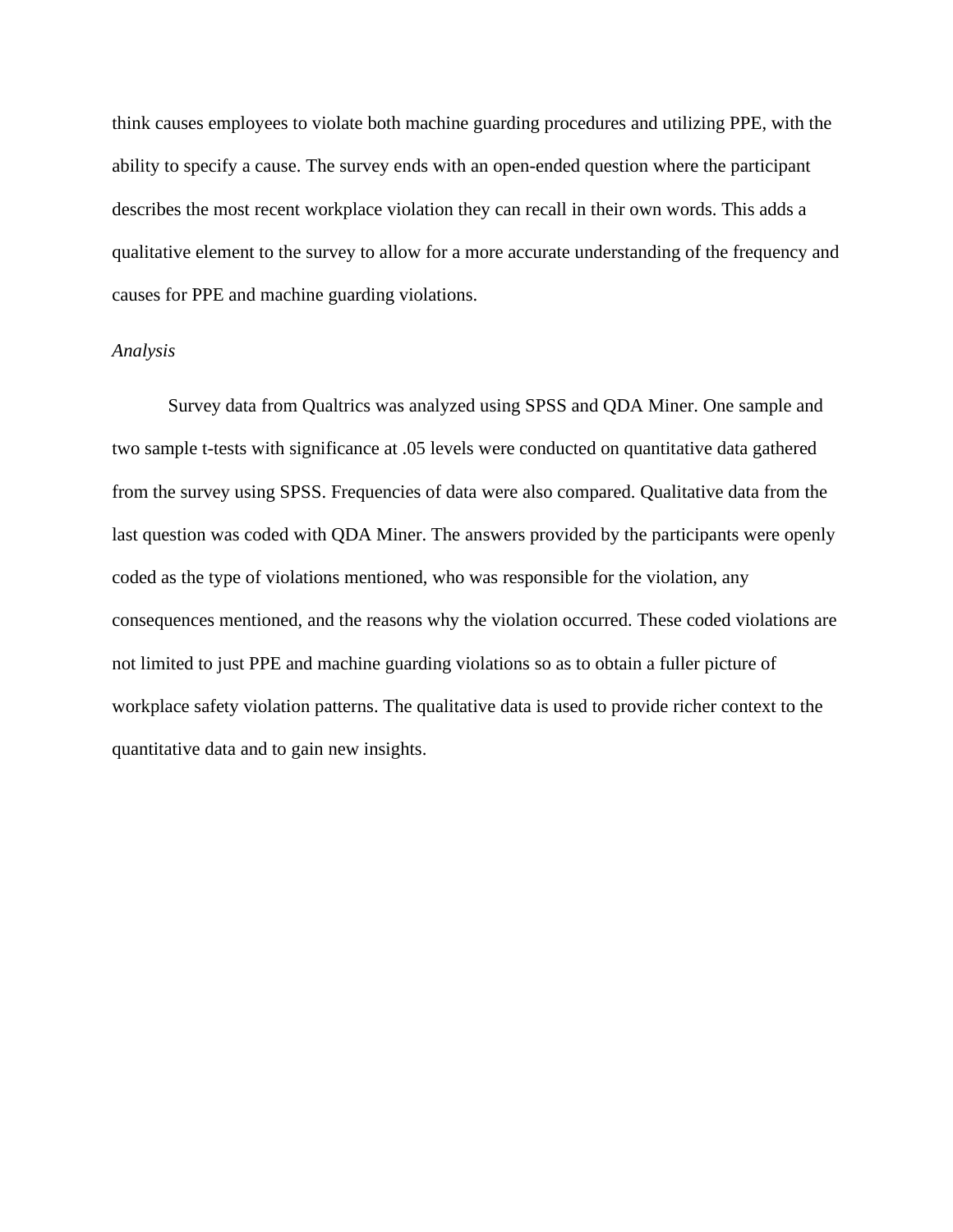#### Results

#### *Quantitative Data*

#### Table 1



Table 2



The participants asked to report frequency of PPE violations (N=33) on a 5-point Likert scale saw a frequency of M=2.9697 (SD=1.21153). When asked to report the frequency of machine guarding violations, the participants ( $N=29$ ) had a frequency of  $M=2.7931$ (SD=1.42376). A single sample t-test was conducted to determine if a statistically significant difference existed between the frequency of PPE violations and machine guarding violations.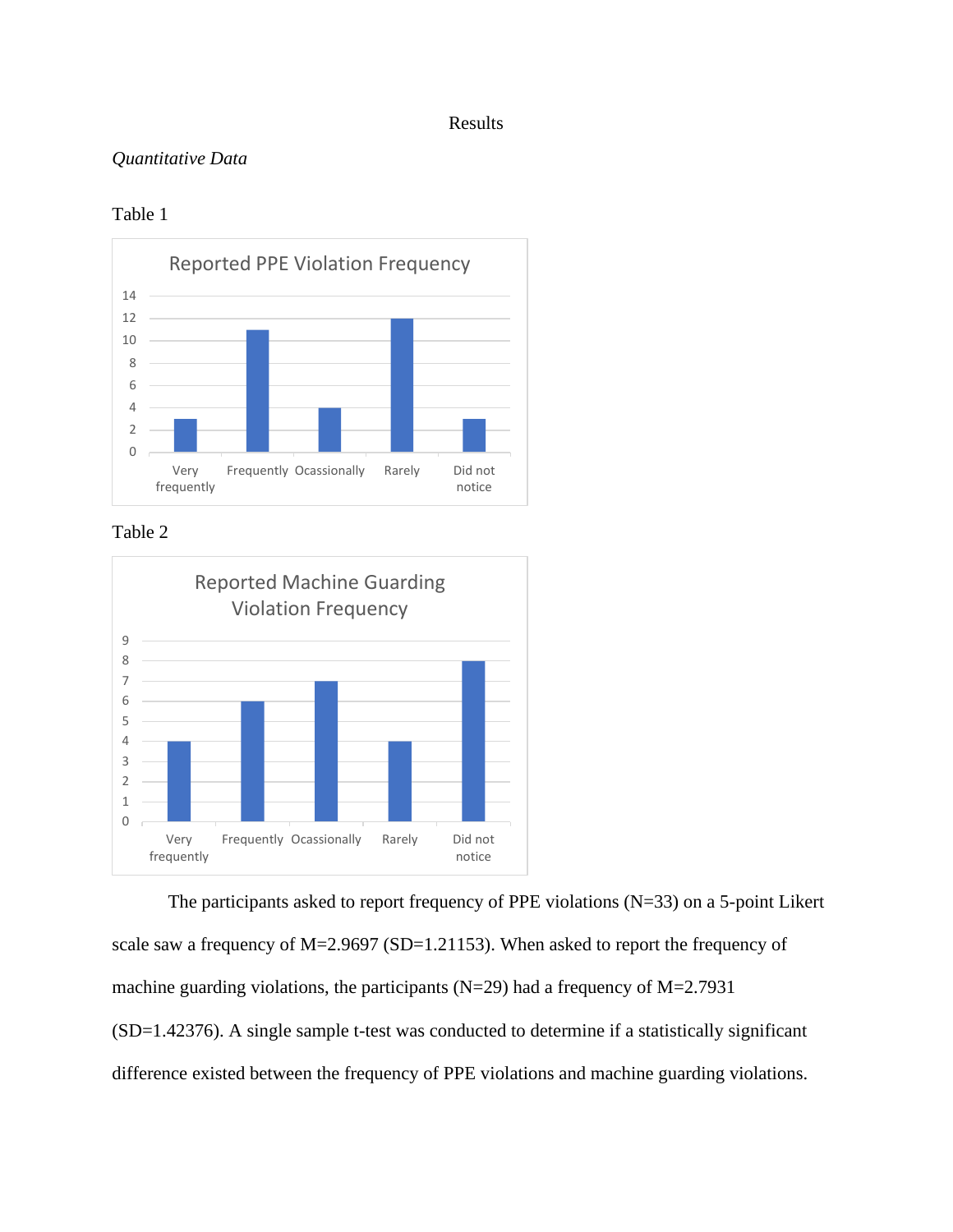The fast food employees sampled saw machine guarding violations happen at a significantly different frequency than personal protective equipment violations,  $t(28)=10.565$ , p= .000. This would indicate that PPE violations occur slightly more often than machine guarding violations. Looking at the responses of Table 1, most often the participants saw PPE violations occur frequently (multiple times a week) and rarely (less than once a week). Table 2 has a vastly different pattern of responses, with a more even distribution of responses. Unlike the responses in Table 1, over a quarter of participants (27.59%) did not notice any machine guarding violations occur at all. Taken together, the results suggest that PPE violations occur more frequently overall across numerous different fast food organizations, with certain organizations having little to no machine guarding violations.

Participants whose supervisors generally encouraged machine guarding  $(N=19)$  had a violation frequency of  $M=2.1053$  (SD=1.19697), or about less than once a week. Participants whose supervisors did not encourage machine guarding (N=10) had a violation frequency of M=4.1000 (SD=0.73786), or about multiple times a week. A two-sample t-test was conducted to determine if there was a statistically significant difference between participants whose supervisors encouraged machine guarding and those who did not in regard to the frequency of machine guarding violations. Participants whose supervisors did not tend to encourage the use of machine guarding reported more frequent machine guarding violations,  $t(27) = -4.789$ , p= .000. However, an accurate assessment for the association of PPE violations and supervisor encouragement was unable to be determined due to only four indicating their supervisors did not encourage the use of PPE. This one-sidedness in response, though, may suggest that PPE is encouraged more than machine guarding.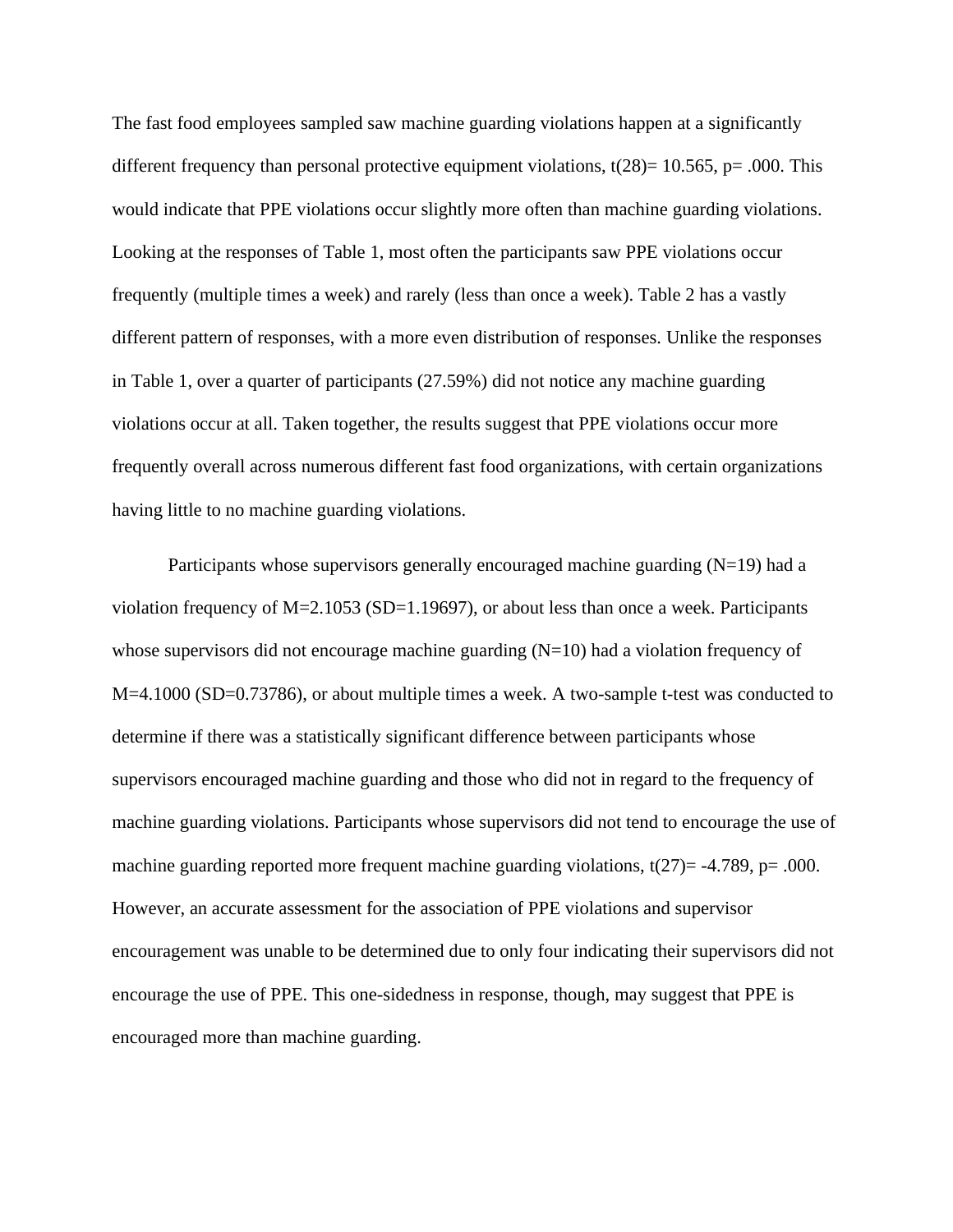



Table 4

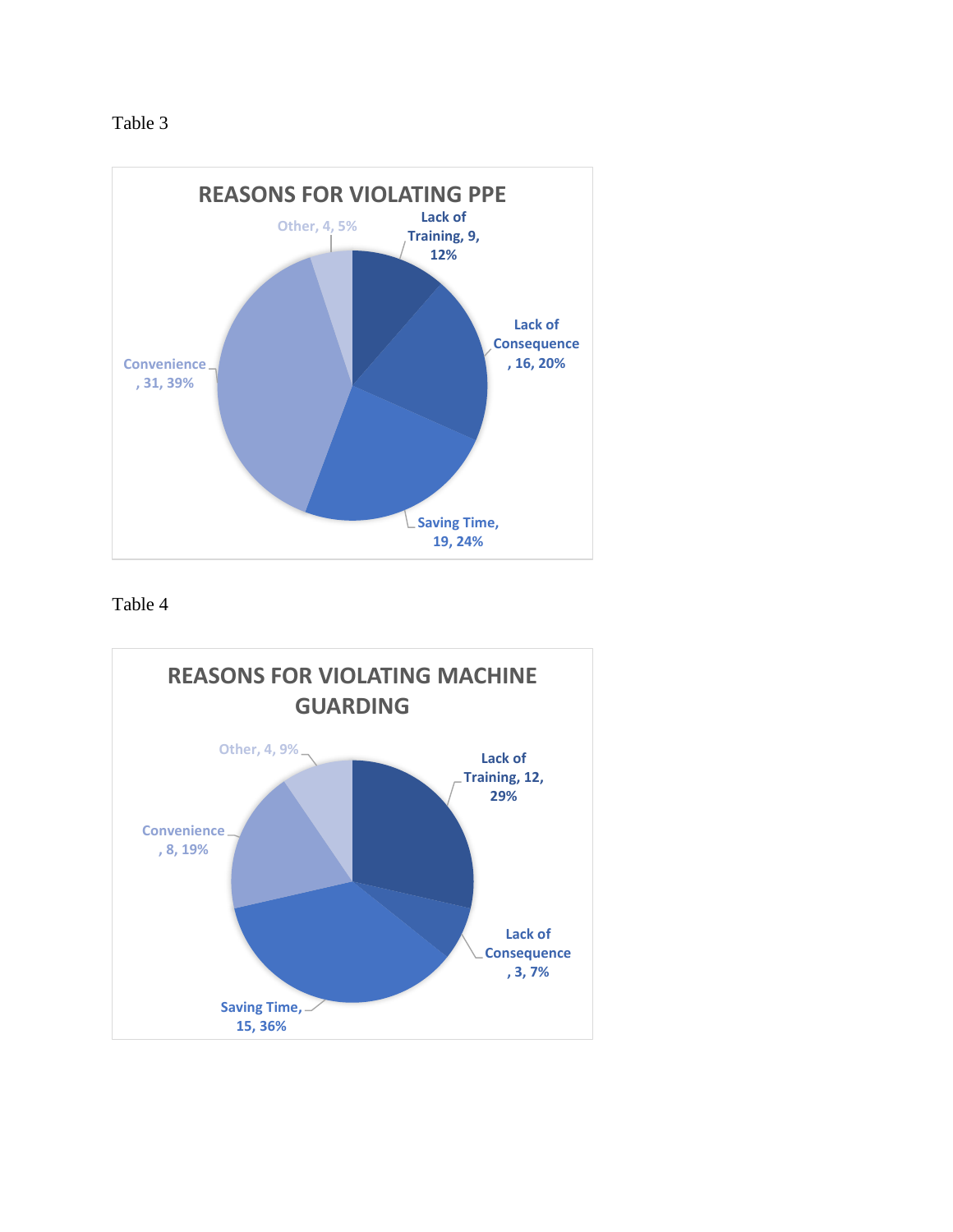Participants were asked to choose the reasons they believed contributed to why employees committed PPE and machine guarding violations  $(N=35)$ . The results of these two questions are displayed in Tables 3 and 4. Participants were able to choose multiple reasons, but an error with the Qualtrics website lead to a majority of respondents unable to choose multiple responses for the reasons behind machine guarding violations. Differences in responses between PPE and machine guarding violation reasons may be due to this error. Regardless, there were a number of differences between the two. More attributed a lack of training to machine guarding violations than PPE violations. Convenience was cited far more often for PPE violations, with a majority of participants (31) believing it to be a factor. Roughly half cited lack of consequence for PPE, while only three did the same for machine guarding violations. Saving time was seen an important factor in both PPE violations and machine guarding violations. This provides some support to the hypothesis that the reasons for violating PPE and machine guarding procedures differ.

#### *Qualitative Data*

19 of the participants responded to the final open-ended question, the rest of the participants left the space blank or indicated they did not recall. The violation mentioned most often was PPE violations, specified by 9 of the 19 responses. This supports the quantitative data from the survey that indicates PPE violations are statistically more prevalent than machine guarding violations. Several other violations mentioned, such as food safety violations, tool safety violations, and sanitation violations occurred just as frequently (3 each) as machine guarding violations in the responses. The responses also revealed a few reasons for violations not mentioned in the multiple-choice responses. Three participants noted instances of management approving or ordering them to deviate from safety procedure, in one case sacrificing quality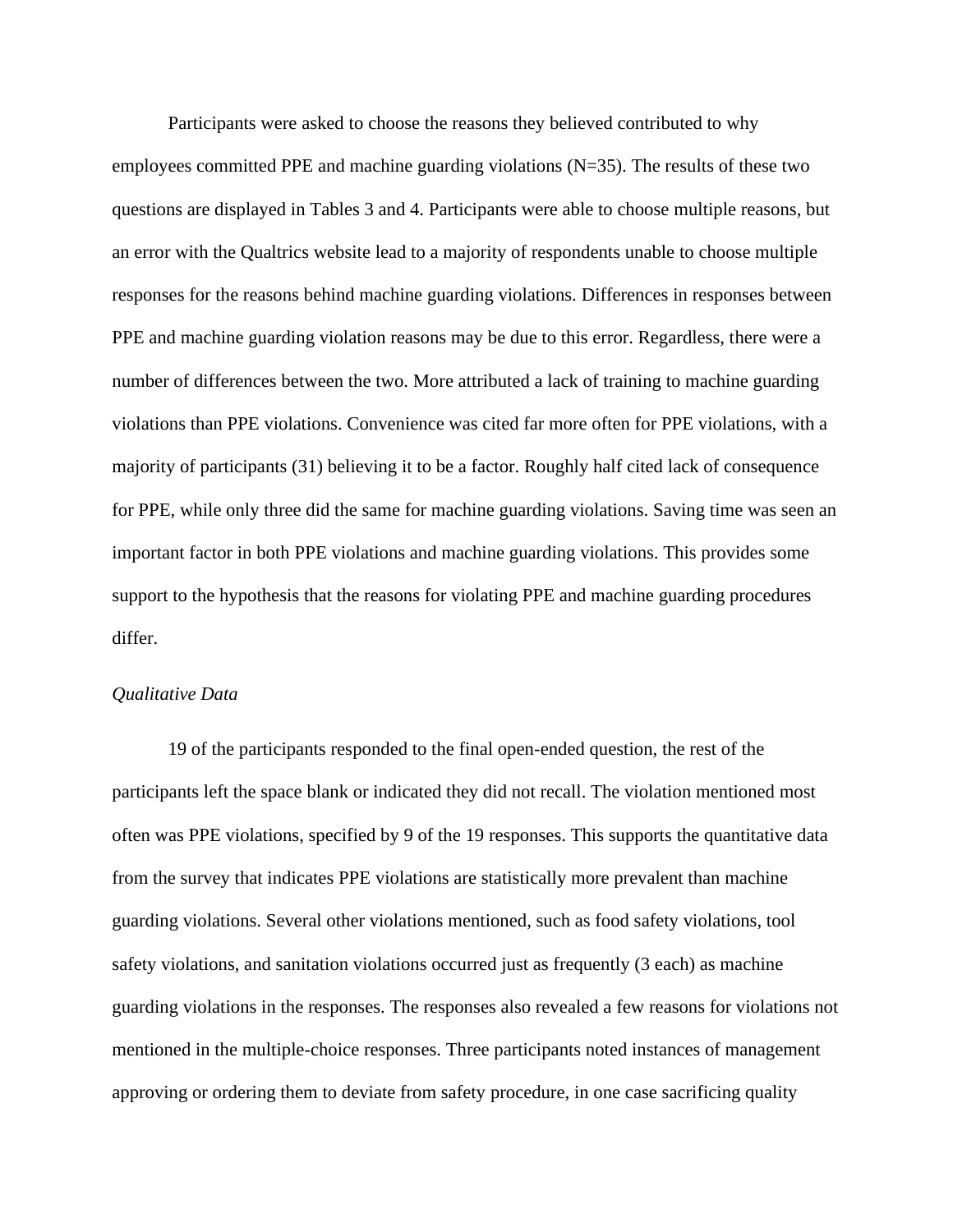control to work as fast as possible. One participant found that PPE violations tended to happen often because of the length of time it takes to put on gloves. Another was financial limitations, specifically regarding PPE violations. Employees may be told by their work to source certain PPE themselves, such as non-slip shoes, but being unable to afford it themselves. One participant described this as a "Catch 22" where they cannot work without the uniform, but also cannot afford the uniform unless they work.

When consequences were mentioned, they were typically minor such as verbal warnings. One wrote that a person had been threatened with termination numerous times for violating safety procedure yet continues to work at the establishment. Termination was only mentioned once, where a participant described how only when a person is injured due to a safety violation will be grounds for immediate termination. A lack of consequences is what was mentioned most whenever consequences were discussed.

#### **Discussion**

The results indicate that PPE violations and machine guarding violations occur at different frequencies, addressing the research question. PPE violations were reported more frequently in both quantitative and qualitative survey data than machine guarding violations, which suggests PPE violations are more prevalent in the fast food industry than machine guarding violations. This difference in frequencies may indicate that different underlying reasons for violations occur. This hypothesis is supported by the different explanations provided by the participants, such as convenience being cited far more often for PPE violations than machine guarding violations. Explanations of time and training fall in line with previous research that suggested unsafe behaviors were significantly associated with inadequate time, training, and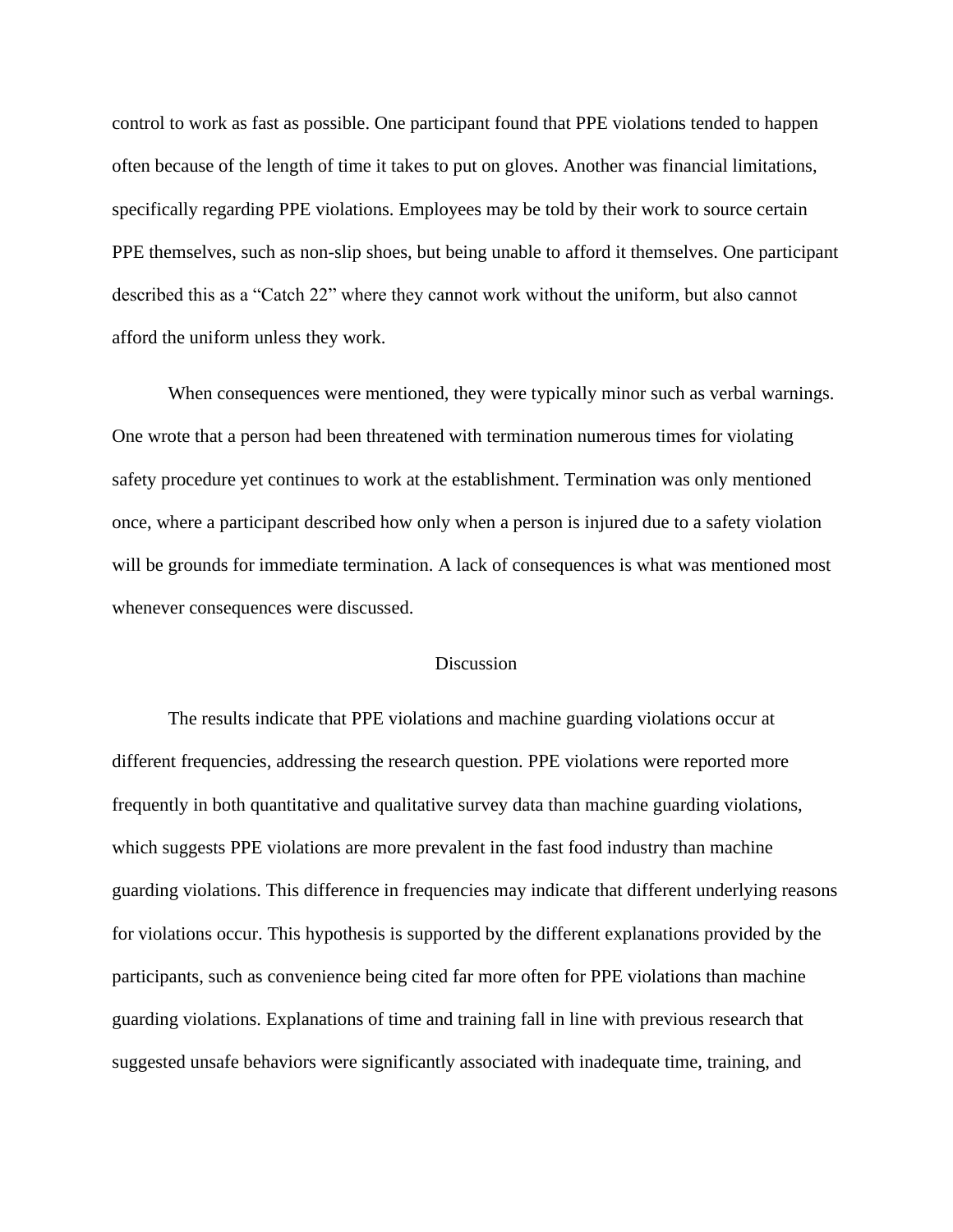resources (Hofmann and Stetzer 1996). The survey data clarifies, though, that these explanations tend to account for different types of violations.

A lack of consequences was cited far more often for PPE violations than machine guarding violations, and participants indicated that usually there are verbal warnings or no consequences at all for violating safety protocol. This lack of consequences was also noted by Hofmann and Stetzer (1996). The managers hardly provide any costs to the employee's violating behavior, leading to benefits of violating safety procedures outweighing any costs. Just as Gray (2006) noted, one participant wrote that only if one got injured violating safety rules would severe disciplinary action be taken. Having real consequences for violations is one way managers and leaders can have employees take compliance more seriously. However, some violations are due to circumstance, such as being unable to afford non-slip shoes. Workplaces should take special consideration for noncompliance in this context.

The data also brought to light the role of some managers directly approving of violations, such as to get work done faster. Theories generally come from the perspective that employees are the violators of safety procedure, that they may be noncompliant because of their relationship with the workplace, the management, and work conditions (Hajmohammad & Vachon 2014, Parker, Axtell, & Turner 2001, Tucker, Chmiel, Turner, Hershcovis, & Stride 2008, Hofmann, Morgeson, & Gerras 2003, Hofmann and Stetzer 1996). The theories and writings acknowledge the indirect role leaders can have in the workplace, but often do not touch upon managers directly approving or being noncompliant themselves in certain safety rules. With current trends of placing more responsibility onto the employees instead of management for following safety procedure (Gray 2009), this information suggests future theories need to consider this direct role alongside their indirect influence.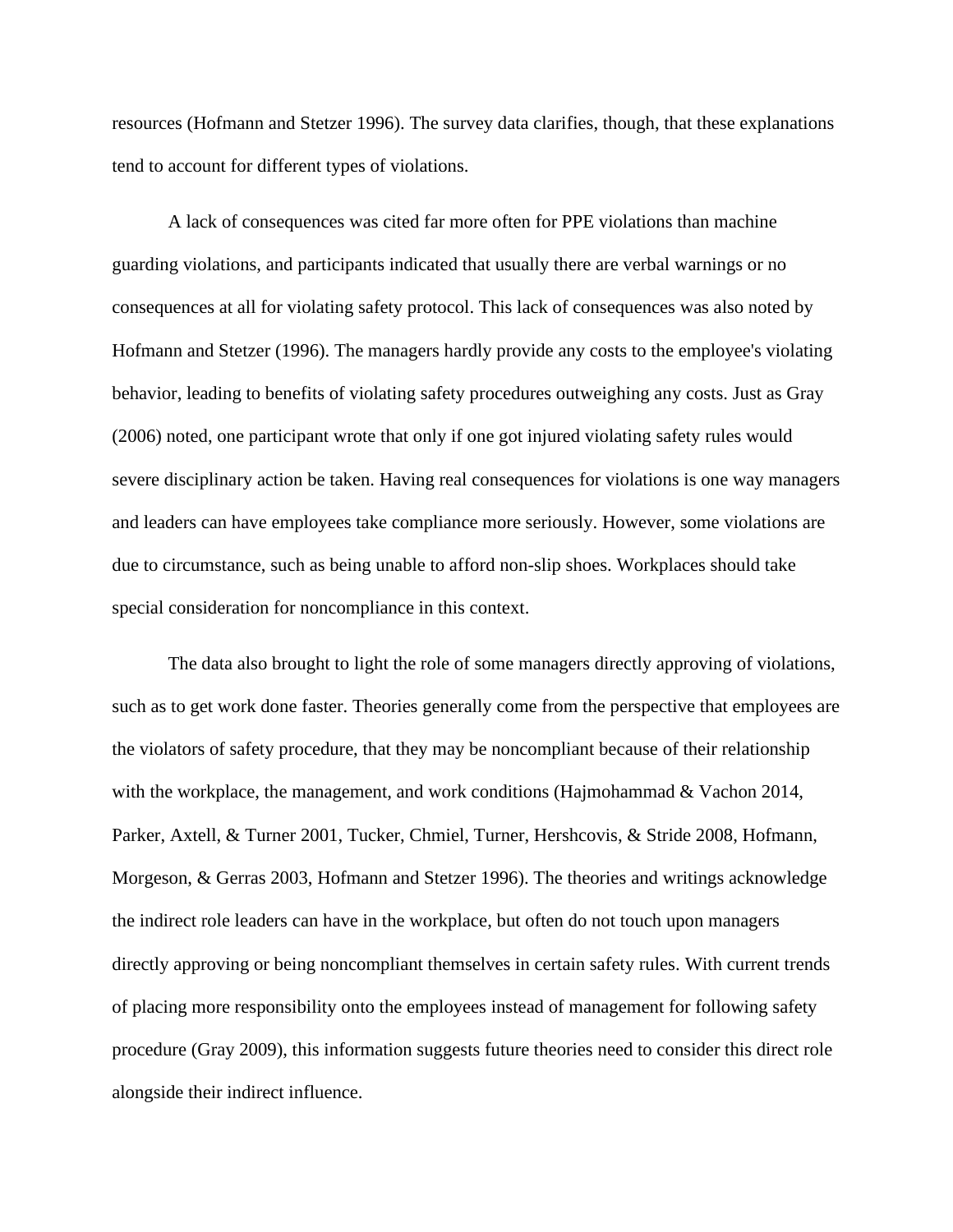#### Conclusion

The results indicated that noncompliance with PPE and machine guarding rules occur at different frequencies, with PPE being much more prevalent. The hypothesis that there were different reasons for violating safety procedure between PPE and machine guarding violations was also supported by the data, with lack of consequence and convenience more prevalent with PPE violations and lack of training more prevalent for machine guarding violations. Saving time was cited as an important reason for both, and some noted that financial limitations affected the ability to comply with PPE rules. The lack of consequences was clarified by qualitative data, revealing that in most cases, employees received a verbal warning or no consequences at all for violations unless someone was injured. A few participants noted incidents where managers directly approved of or engaged in noncompliance with safety procedures, which was hardly touched upon in prior research.

There are some limitations to this study. Participants were largely pulled from the University of Alabama in Huntsville with a small sample size, making it difficult to generalize to the entirety of Alabama or the US. Several analyses were unable to be included due to the small sample, such as comparing the differences between employee and manager responses. Any future studies should gather a larger pool of participants and broader geographical recruitment in order to obtain more accurate data on violation frequency and the reasons behind them. An error in the survey design when transferred to the website left participants unable to select multiple answers for reasons behind machine guarding violations, so the differences between the reasons may be explained by the restriction of selecting only one response. Another avenue studies can explore is the impact of financial limitations on purchasing certain PPE such as non-slip shoes and the double bind employees may find themselves in. This study also brought to attention the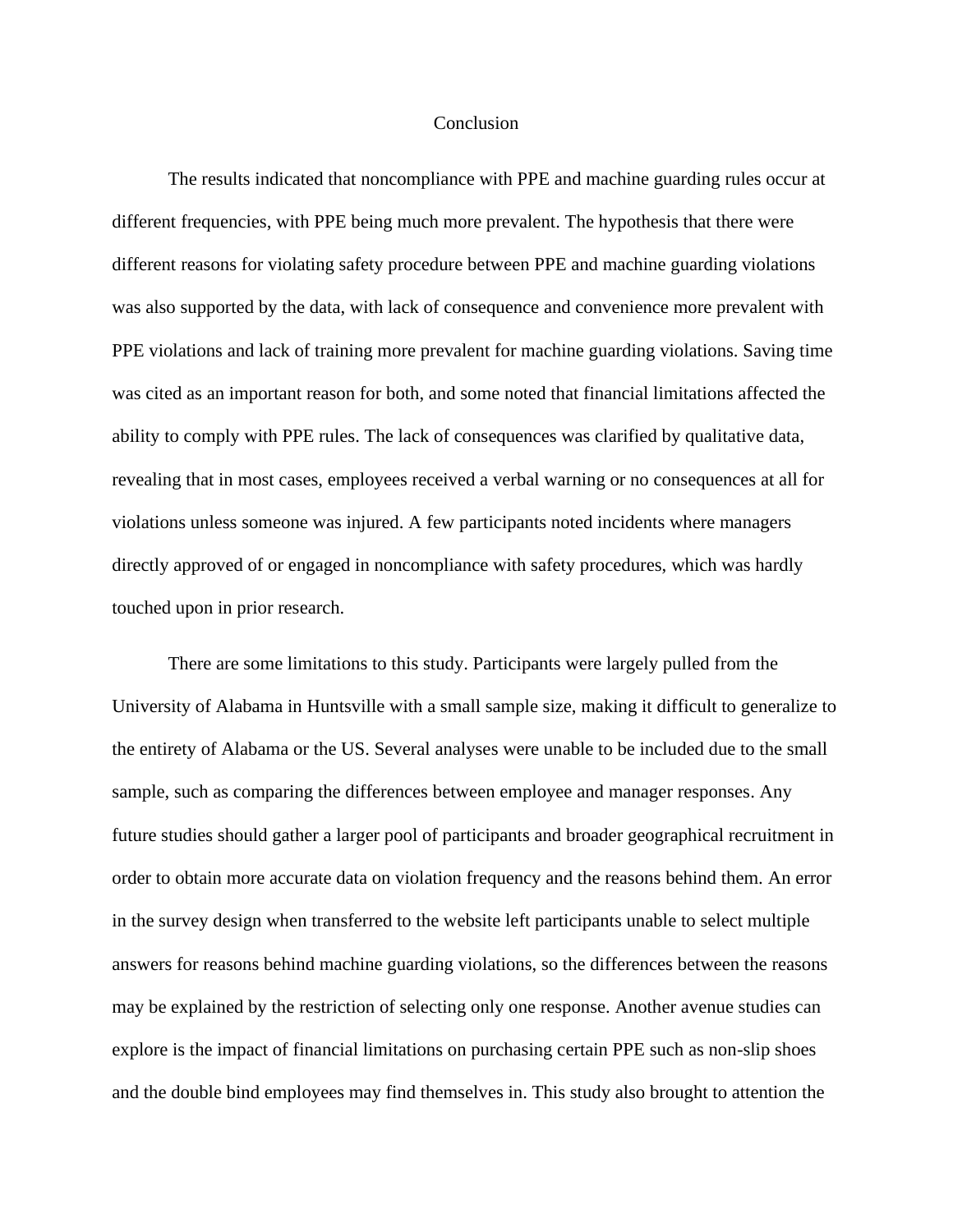role of managers directly approving of or engaging in violations, which could be taken into consideration in future research. This study looked only at two types of violations, PPE and machine guarding violations, when there are numerous others such as tool safety and sanitation violations that can bring harm to the employees. Future research should factor in a variety of different violations in a restaurant environment. Knowledge of why specific violations occur could help develop better ways of preventing fast food workplace safety violations and the injuries that may occur.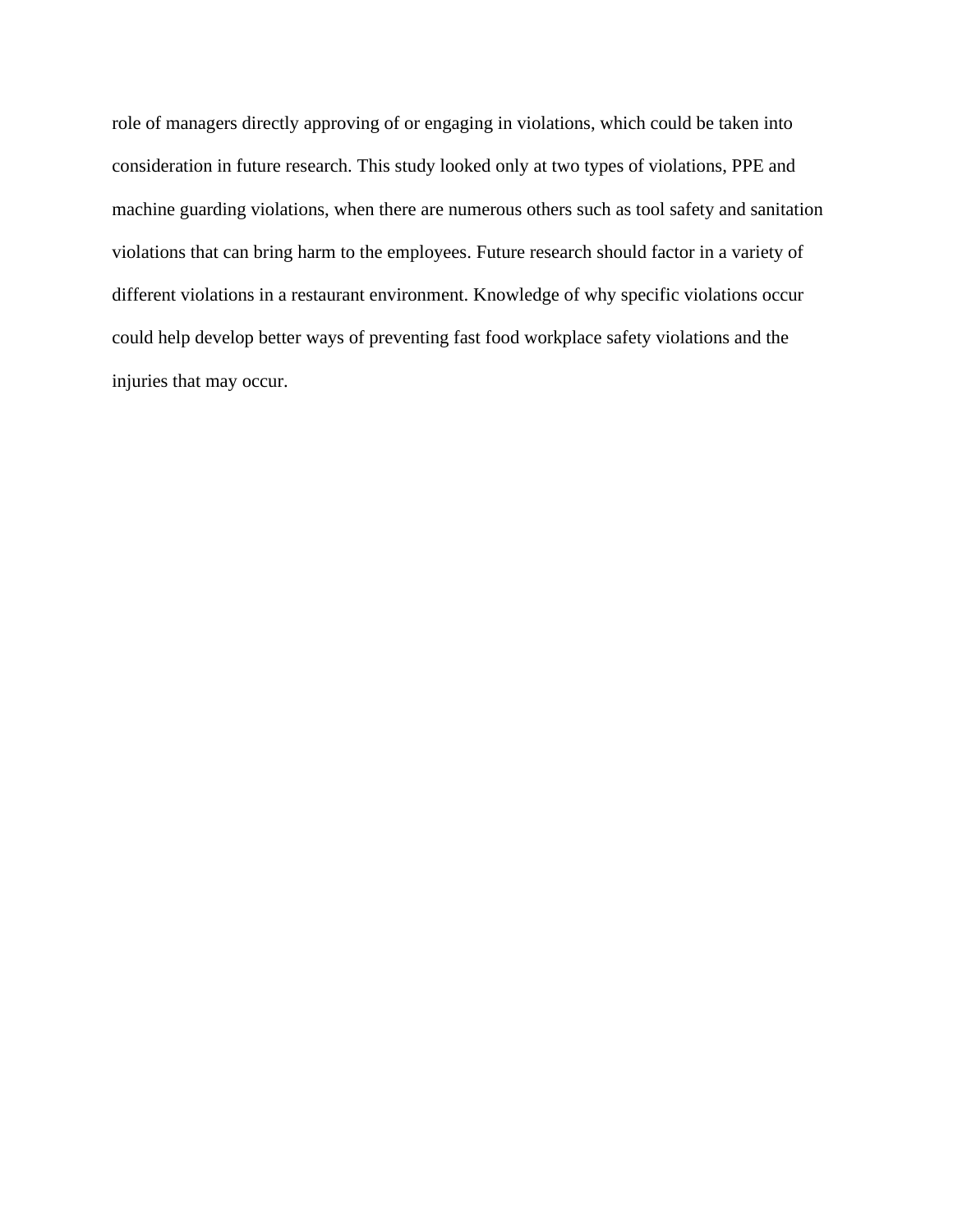#### Bibliography

- Blair, R., & Knight, T. (2013). Compliance with Corporate Policy: An Economic Approach. *Managerial and Decision Economics, 34*(7/8), 529-537. Retrieved from <http://www.jstor.org.elib.uah.edu/stable/44698749>
- Bluff, E. (2017). The regulation of work health and safety. In DRAHOS P. (Ed.), *Regulatory Theory: Foundations and applications* (pp. 611-630). Acton ACT, Australia: ANU Press. Retrieved from<http://www.jstor.org.elib.uah.edu/stable/j.ctt1q1crtm.47>
- Clarke, S. & Ward, K. (2006). The role of leader influence tactics and safety climate in engaging employees' safety participation. *Risk Analysis, 26(5)*, 1175-1185. Retrieved from [https://onlinelibrary.wiley.com/doi/full/10.1111/j.1539-](https://onlinelibrary.wiley.com/doi/full/10.1111/j.1539-%096924.2006.00824.x?casa_token=pgM_RD9g6XIAAAAA%3AlJ62_WTWVvy9u9kkBA-%09iI_5_hr-pwCdeuxoUDLnksDdJUExLDDIt09nDmWRT2uNpw8h_gu5CbS7_erM)

[6924.2006.00824.x?casa\\_token=pgM\\_RD9g6XIAAAAA%3AlJ62\\_WTWVvy9u9kkBA-](https://onlinelibrary.wiley.com/doi/full/10.1111/j.1539-%096924.2006.00824.x?casa_token=pgM_RD9g6XIAAAAA%3AlJ62_WTWVvy9u9kkBA-%09iI_5_hr-pwCdeuxoUDLnksDdJUExLDDIt09nDmWRT2uNpw8h_gu5CbS7_erM)

[iI\\_5\\_hr-pwCdeuxoUDLnksDdJUExLDDIt09nDmWRT2uNpw8h\\_gu5CbS7\\_erM](https://onlinelibrary.wiley.com/doi/full/10.1111/j.1539-%096924.2006.00824.x?casa_token=pgM_RD9g6XIAAAAA%3AlJ62_WTWVvy9u9kkBA-%09iI_5_hr-pwCdeuxoUDLnksDdJUExLDDIt09nDmWRT2uNpw8h_gu5CbS7_erM)

Gaydos, M., Bhatia, R., Morales, A., Lee, P.T., Liu, S.S., Chang, C., Salvatore, A.L., Krause, N., & Minkler, M. (2011). Promoting health and safety in San Francisco's Chinatown restaurants: Findings and lessons learned from a pilot observational checklist. *Public Health Reports, 126*, 62-69. Retrieved from

[https://www.jstor.org/stable/41639306?seq=1#metadata\\_info\\_tab\\_contents](https://www.jstor.org/stable/41639306?seq=1#metadata_info_tab_contents)

- Gray, G. (2006). The regulation of corporate violations: Punishment, compliance, and the blurring of responsibility. *The British Journal of Criminology, 46(5),* 875-892. <https://doi.org/10.1093/bjc/azl005>
- Gray, G. (2009). THE RESPONSIBILIZATION STRATEGY OF HEALTH AND SAFETY: Neo-liberalism and the Reconfiguration of Individual Responsibility for Risk. *The British*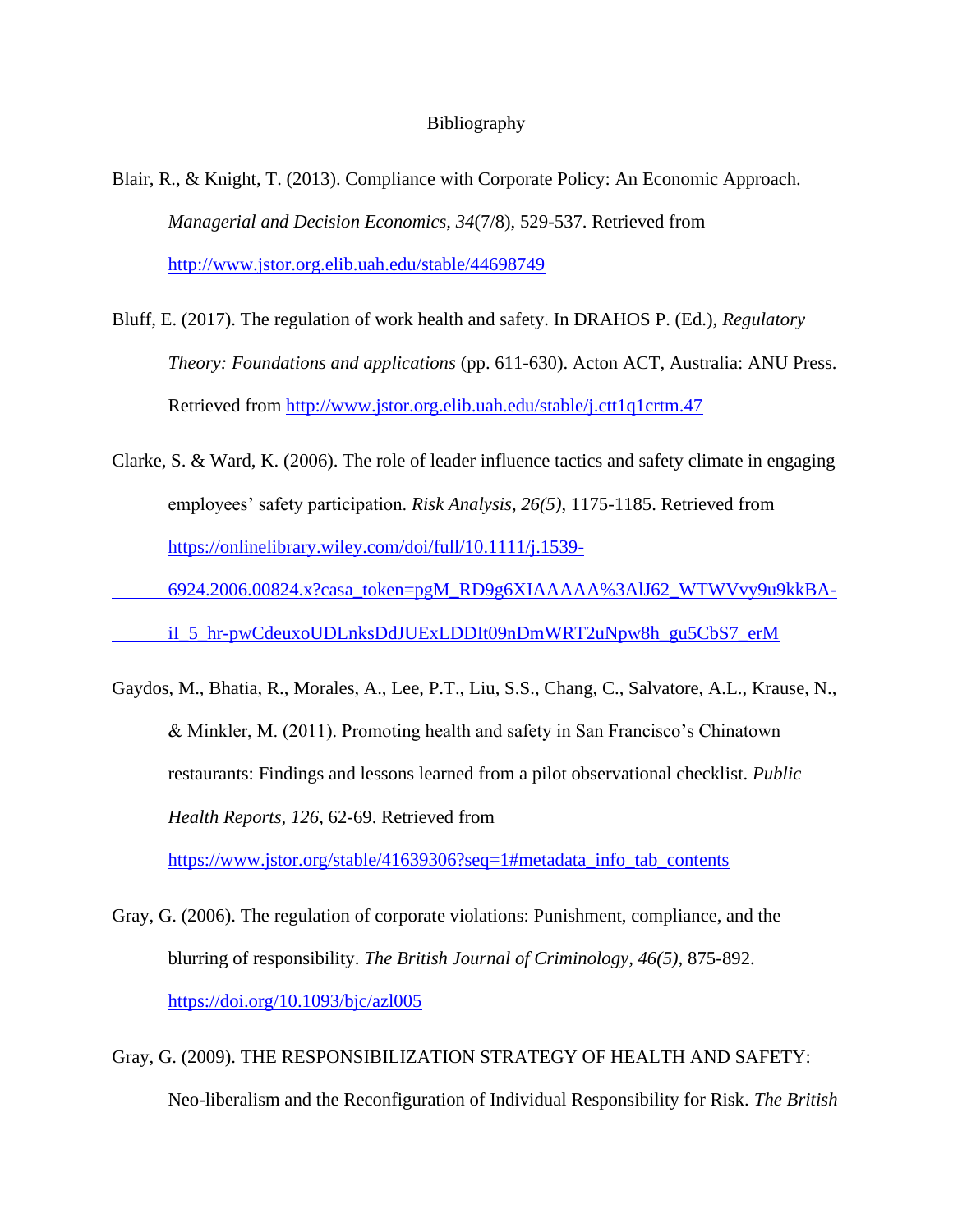*Journal of Criminology*, 49(3), 326-342. Retrieved from

<http://www.jstor.org.elib.uah.edu/stable/23639582>

- Hajmohammad, S., & Vachon, S. (2014). Safety Culture: A Catalyst for Sustainable Development. *Journal of Business Ethics, 123*(2), 263-281. Retrieved from <http://www.jstor.org.elib.uah.edu/stable/42921490>
- Hofmann, D. A., Morgeson, F. P., & Gerras, S. J. (2003). Climate as a moderator of the relationship between leader-member exchange and content specific citizenship: Safety climate as an exemplar. *Journal of Applied Psychology, 88*(1), 170-178. <http://dx.doi.org/10.1037/0021-9010.88.1.170>
- Hofmann, D.A, & Stetzer, A. (1996). A cross-level investigation of factors influencing unsafe behaviors and accidents. *Personnel Psychology, 49(2)*, 307-339. Retrieved from [https://onlinelibrary.wiley.com/doi/abs/10.1111/j.1744-](https://onlinelibrary.wiley.com/doi/abs/10.1111/j.1744-%096570.1996.tb01802.x?casa_token=Qw40wqUGvrsAAAAA:IuRIXwmsAf97O45WTBSe%09_jInj-sMSYBZKp2GBLgnCAiRRaYIRRk9f1fntERLX_AcVEG1NqJ9_ggAInM)
- [6570.1996.tb01802.x?casa\\_token=Qw40wqUGvrsAAAAA:IuRIXwmsAf97O45WTBSe](https://onlinelibrary.wiley.com/doi/abs/10.1111/j.1744-%096570.1996.tb01802.x?casa_token=Qw40wqUGvrsAAAAA:IuRIXwmsAf97O45WTBSe%09_jInj-sMSYBZKp2GBLgnCAiRRaYIRRk9f1fntERLX_AcVEG1NqJ9_ggAInM) [\\_jInj-sMSYBZKp2GBLgnCAiRRaYIRRk9f1fntERLX\\_AcVEG1NqJ9\\_ggAInM](https://onlinelibrary.wiley.com/doi/abs/10.1111/j.1744-%096570.1996.tb01802.x?casa_token=Qw40wqUGvrsAAAAA:IuRIXwmsAf97O45WTBSe%09_jInj-sMSYBZKp2GBLgnCAiRRaYIRRk9f1fntERLX_AcVEG1NqJ9_ggAInM)
- Lewko, J.H., Runuan, C.W., Tremblay, C.S., Staley, J.A., & Volpe, R. (2010). Workplace experiences of young workers in Ontario. *Canadian Journal of Public Health, 101*(5), 380-384. Retrieved from

[https://www.jstor.org/stable/41995500?seq=1#metadata\\_info\\_tab\\_contents](https://www.jstor.org/stable/41995500?seq=1#metadata_info_tab_contents)

Parker, S.K., Axtell, C.M., & Turner, N. (2001). Designing a safer workplace: Importance of job autonomy, communication quality, and supportive supervisors. *Journal of Occupational Health Psychology*, *6(3),* 211-228. DOI: 10.1037//1076-8998.6.3.211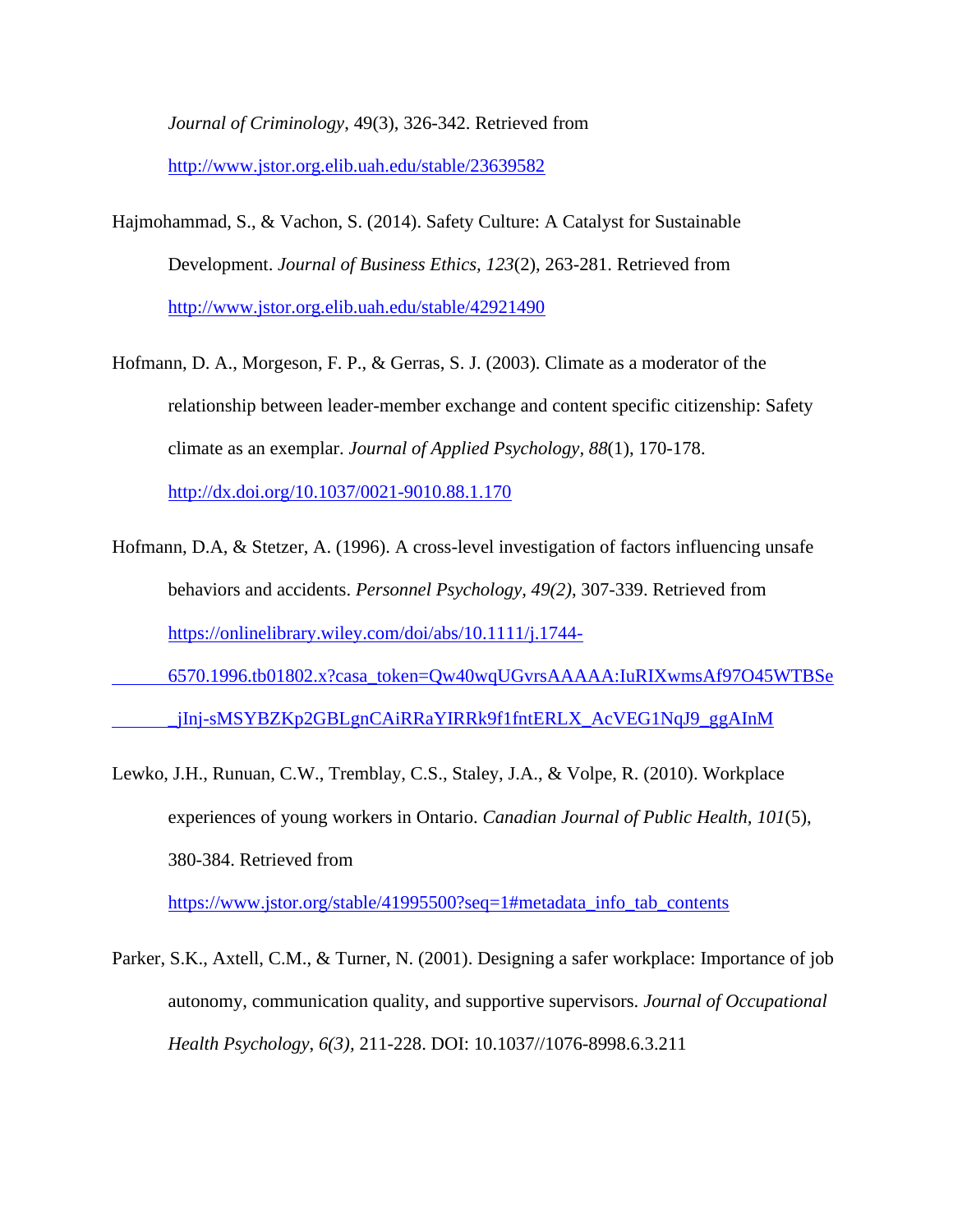Silbey, S.S. (2009). Taming Prometheus: Talk about safety and culture. *Annual Review of Sociology, 35,* 341-369. Retrieved from https://doi.org/10.1146/annurev.soc.34.040507.134707

Tucker, S., Chmiel, N., Turner, N., Hershcovis, M. S., & Stride, C. B. (2008). Perceived organizational support for safety and employee safety voice: The mediating role of coworker support for safety. *Journal of Occupational Health Psychology*, 13(4), 319– 330.<https://doi-org.elib.uah.edu/10.1037/1076-8998.13.4.319>

Tucker, S. & Turner, N. (2013). Waiting for safety: Responses by young Canadian workers to unsafe work. *Journal of Safety Research, 45*, 103-110. Retrieved from <https://www.sciencedirect.com/science/article/pii/S0022437513000078>

United States Department of Labor. (2020, January 31). *Employer-Reported Workplace* 

*Injuries and Illnesses in Alabama – 2018.* Retrieved from

[https://www.bls.gov/regions/southeast/news-](https://www.bls.gov/regions/southeast/news-%09release/workplaceinjuriesandillnesses_alabama.htm)

[release/workplaceinjuriesandillnesses\\_alabama.htm](https://www.bls.gov/regions/southeast/news-%09release/workplaceinjuriesandillnesses_alabama.htm)

United States Department of Labor. Occupational Safety and Health Administration. (n.d. a).

*Machine Guarding*. Retrieved from

<https://www.osha.gov/SLTC/machineguarding/index.html>

United States Department of Labor. Occupational Safety and Health Administration. (n.d. b).

*Personal Protective Equipment*. Retrieved from

<https://www.osha.gov/SLTC/personalprotectiveequipment/>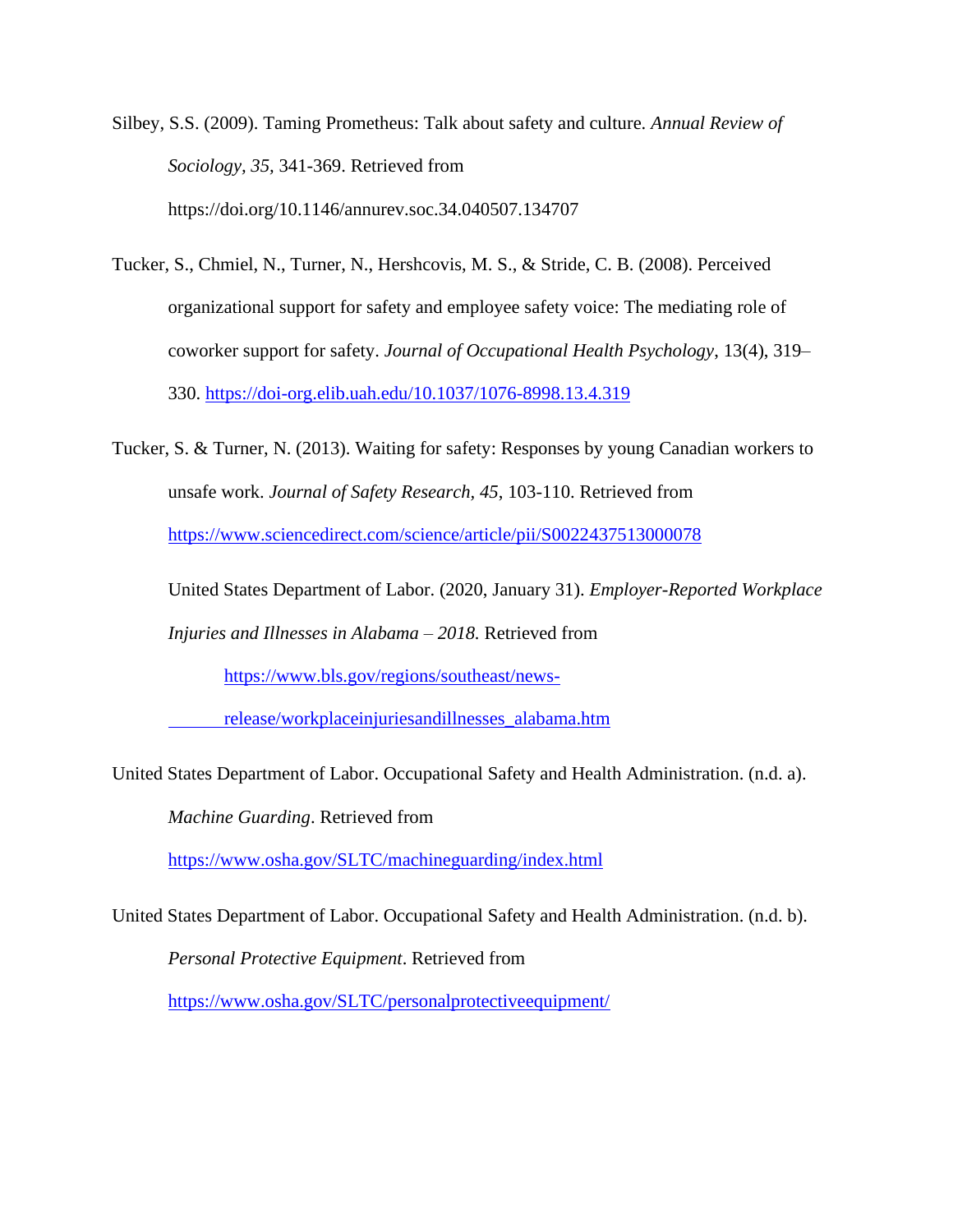

## **Honors Capstone Approval (Laws, Spring 2020)**

#### **Jenn Sims** <jennifer.sims@uah.edu> Sat, Apr 25, 2020 at 5:50 PM To: James Laws <jil0002@uah.edu>

Cc: Kyle Knight <kyle.knight@uah.edu>, William Wilkerson <wilkerw@uah.edu>, David Cook <dac0010@uah.edu>

Dear Isaac Laws,

I have read your Honors Thesis "Fast Food Workers and Varying Compliance with Different Safety Codes" and APPROVE it. Please accept this email as my official signature.

Best,

Dr. Sims

CC: Kyle Knight, Bill Wilkerson, David Cook

"If you are neutral in situations of injustice, you have chosen the side of the oppressor." - Desmond Tutu



Virus-free. [www.avast.com](https://www.avast.com/sig-email?utm_medium=email&utm_source=link&utm_campaign=sig-email&utm_content=webmail&utm_term=link)

 $\frac{1}{2}$ Jennifer Patrice Sims, PhD Assistant Professor of Sociology The University of Alabama in Huntsville